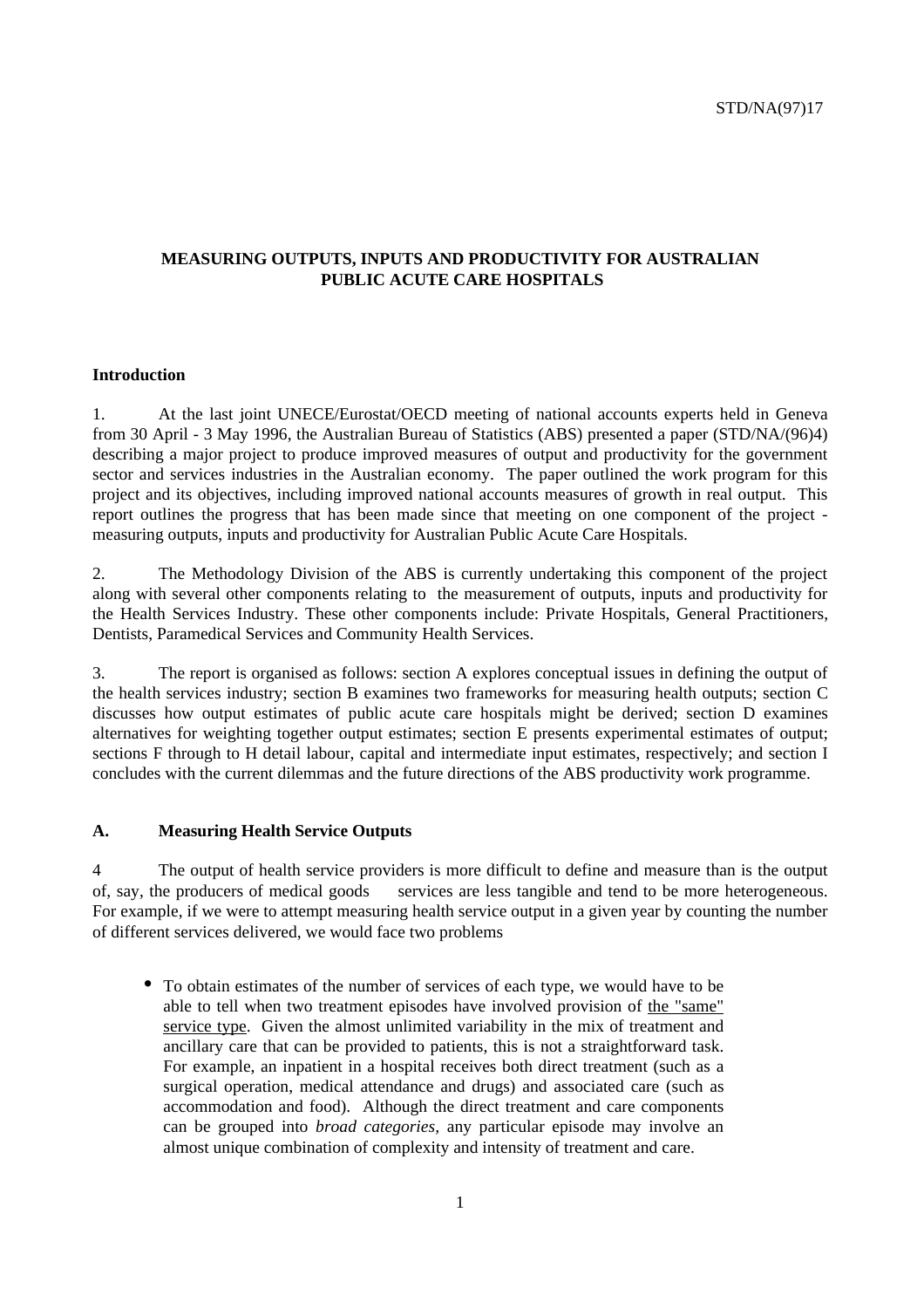.

• We would have to be able to aggregate the numbers of different types of services into a composite measure of output

 5. The heterogeneity of health services poses even greater problems when one attempts to monitor service output from one year to another  $\frac{d}{dx}$  changing medical technology and institutional arrangements may entail significant changes in the quality of services to which the same label (say, "hip replacement" or "CAT scan") is attached. If these quality changes are not recognised when the output measure is being constructed, the change in productivity may be under-estimated or over-estimated.

6. In recent years, Australian health experts have expended a great deal of effort on defining detailed, standardised classification schemes for health services (such as AN-DRG, the Australian National Diagnosis Related Group classification for acute-care hospitals). They have also attempted to derive weights that will assist construction of aggregate measures of the services provided. These tools have been of considerable assistance to the ABS's health services productivity project. It must always be kept in mind, however, that any such scheme for defining and classifying services is a simplifying grid laid over a complex, heterogeneous reality.

7. Some analysts with an interest in government health services think of "productivity" (broadly construed) in terms of *outcomes* — that is, in terms of the changes in the condition of patients (say, changes in their health or life expectancy) that result from the patients' "consumption" of health services. Because one of the major goals of our project is to enhance the measurement of health services in the Australian national accounts, we shall concentrate on developing *output* measures — that is, "process" measures of the services provided rather than measures of their effects. But the notion of outcome will inevitably arise in the course of our investigations:

First, because that notion underlies many of the independently-developed performance indicators with which ABS productivity estimates will be compared.

Second, because some elements of outcome may provide a gauge of the changing quality of services.

#### **B. Conceptual Frameworks**

8. Two conceptual frameworks were considered in defining and determining appropriate output measures for Public Acute Care Hospitals:

- the United Nations System of National Accounts (SNA93), which sets out the international standards for national accounting; and
- the National Health Information Model Version 1 (NHIM) released by the Australian Institute of Health and Welfare (AIHW), which provides a framework for the management of national health information.

#### The National Accounts

9. The national accounts are designed to provide a systematic summary of national economic activity. At present, the Australian national accounts use an input-based method to proxy output for many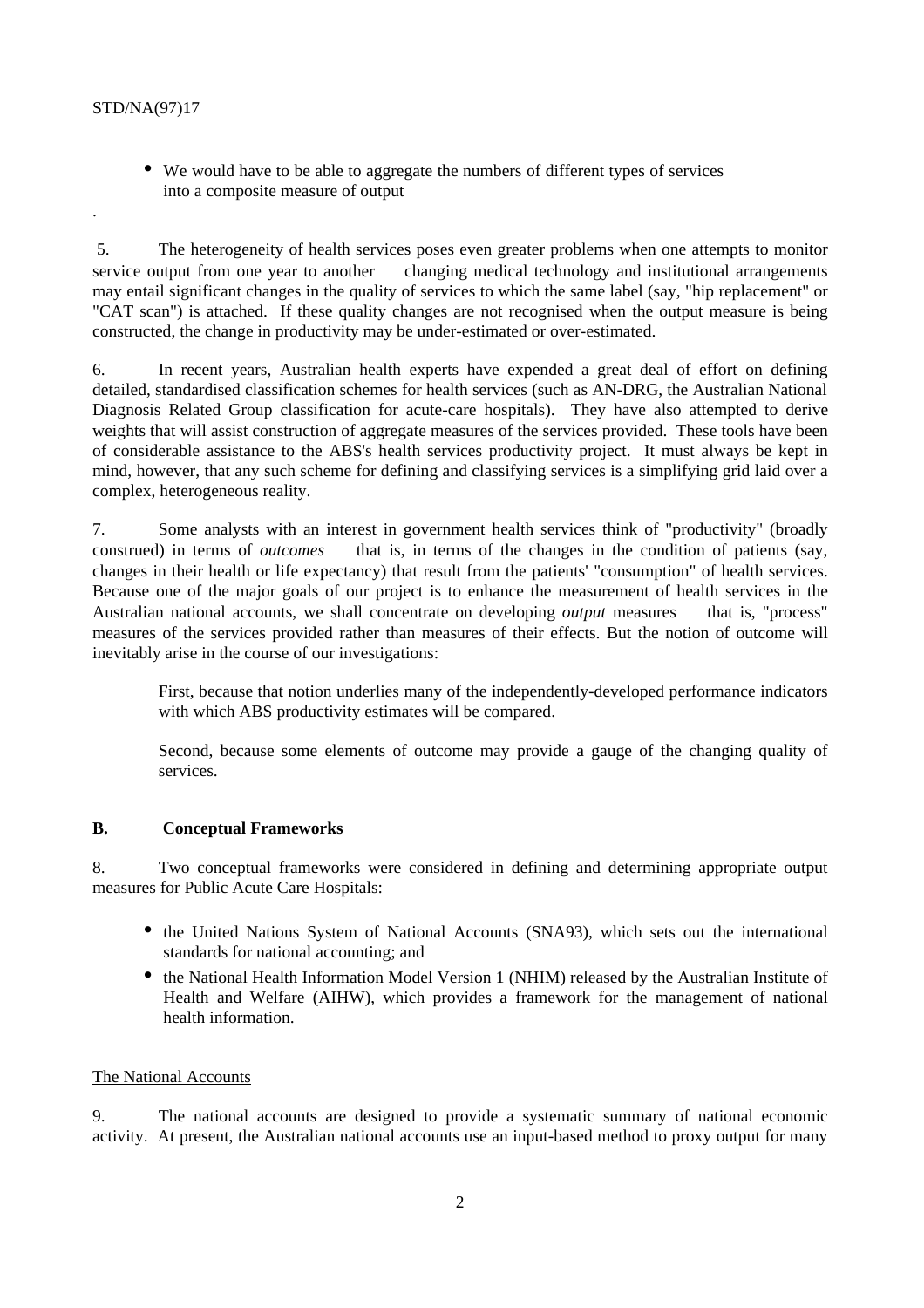service industries (especially government service industries) because of the difficulties in measuring the volume of output.

10. For general government, including Public Acute Care Hospitals, where a significant proportion of the output is provided free of charge or for charges which cover only a small proportion of costs, national accounts estimates are based on two conventions. In the absence of a market valuation of general government output:

(a) General government output at current prices is valued in the accounts at its cost of production. This involves measuring the output of those sectors in terms of the inputs used in their production. An obvious implication of this approach when applied to volume measurement is the implicit assumption of zero productivity growth. A reduction in factor input costs is reflected directly as a reduction in outputs. An increase in inputs is reflected directly as an increase in outputs.

(b) General government is regarded as the final consumer of its own non-marketed output. In reality, general government output is available for either:

individual consumption, the case for most health services;

collective consumption, e.g. defence; or

intermediate usage by private or government producers.

11. To overcome these shortcomings, the revised SNA93 recommends the development of output indicators to obtain an output measure for service sectors. SNA93 advocates a "process" type rather than outcome oriented approach for defining public sector output:

*The objective is to measure the quantities of services actually delivered to households. This should not be confused with the benefits or utility derived from those services. (SNA93 para. 16.135).*

12. SNA93 also recommends the allocation of government final consumption expenditure between collective and individual consumption, thus facilitating international comparisons between countries with different institutional and financial arrangements for the provision of government services.

#### National Health Information Model

13. In November 1995, the AIHW released Version 1 of the NHIM. The model was developed through a working group process; it is an agreed representation of the Australian health system, and provides the elements (or "entities") around which databases can be developed. Developed using a "top down" method, the NHIM shows how health information could and should be structured, rather than necessarily reflecting how it is currently structured. It is a person-centred framework, where the notion of "person" encompasses individuals, members of families, groups and communities.

14. Within the framework of the NHIM, the output of the Health Services industry is identified in terms of Health and Welfare Service Events. (This is, however, only one component of the NHIM, which allows for describing many other aspects of the Health Services industry.) (1)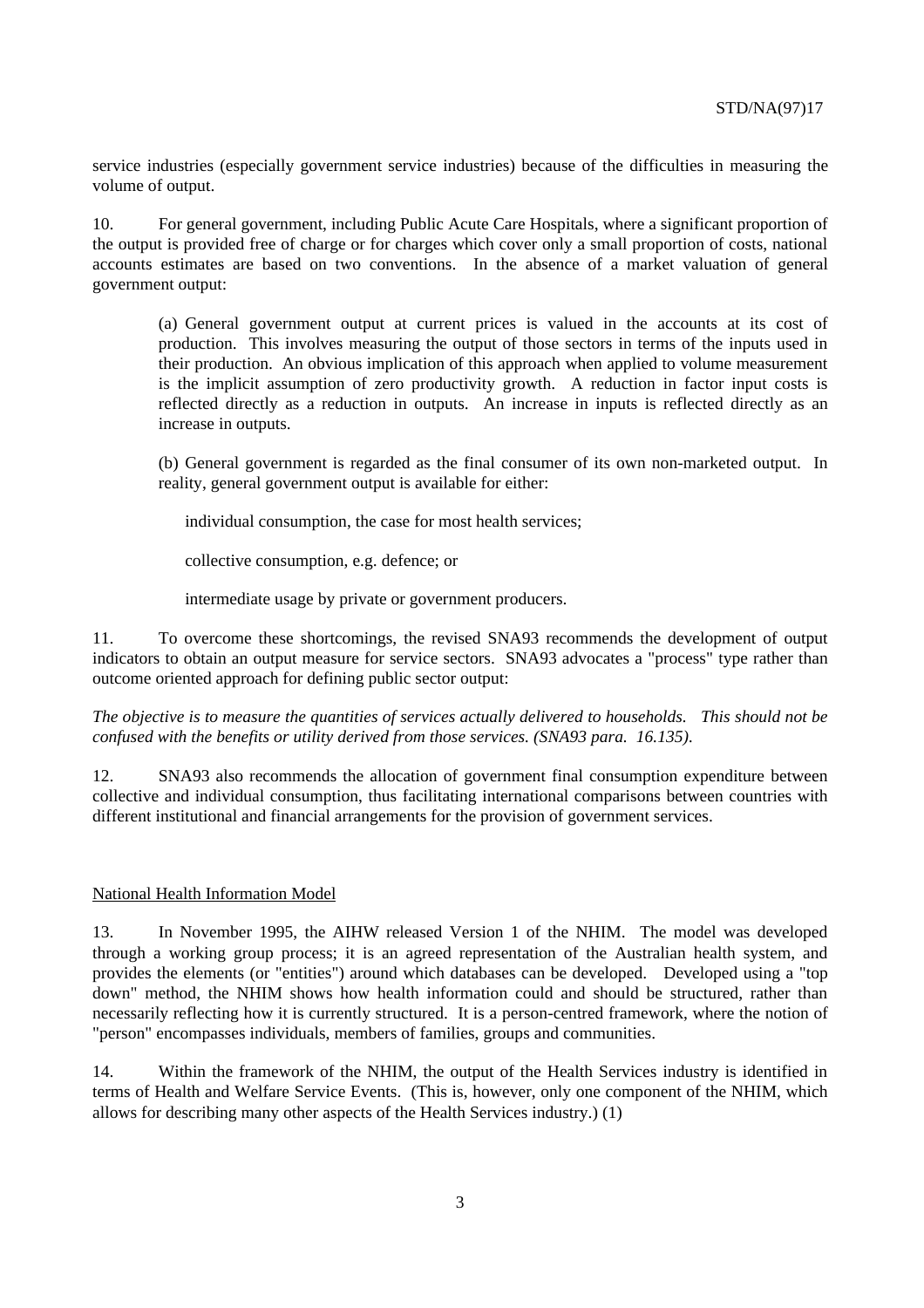15. While the majority of health events are characterised by individual consumption there are instances of collective delivery, e.g. health awareness and education programs.

16. The NHIM allows for the "collective delivery" of health services in its definition of the entity *Party* (those persons, groups or organisations who are part of the health and welfare systems, e.g. as a recipient of services, provider of services, purchaser of services, funder of services, etc.)

17. The NHIM also allows for the recording of "outcomes" from health care with the entity *Outcome* which is defined as a recorded change in the well-being of a party which is expected or presumed to be caused by a Health and Welfare Service Event.

# Do the SNA and the NHIM Provide Consistent Views?

18. Within the framework provided by the NHIM, the output of health service providers could be defined by the aggregation of individual health service events, delivered by health providers, and occurring during the specified reference period.

19. Adoption of the Health and Welfare Service Event as the key element defining output of Health service providers appears consistent with the SNA93 recommendations for the measurement of output of service providers in terms of the quantities of services actually provided to consumers.

20. Areas where inconsistency may exist between the requirements of health analysts and of national accountants are in the delineation of outputs into production for intermediate and final consumption and the delineation of producing units into institutional sectors. The output estimates in this paper tend to be more closely aligned with those most useful to health analysts rather than national accountants — not by design, but due to the way existing data have been compiled. This paper pays considerable attention to how our current estimates might be adjusted to align better with the national accounting framework.

# **C. Issues in Measuring Public Acute Care Hospital Outputs**

21. A key issue in developing measures of output appears to be the appropriate grouping of "activities" into component products for which indicators are available or can be developed. Similarly to the marketed output of the goods producing sectors, outputs are not viewed in terms of a collection of component processes or parts but as recognised final products. In the NHIM framework, this corresponds to the distinction between the *Component* and *Aggregate* Health and Welfare Service Event Types. For health, the notion of casemix classification represents an approach to the definition of known aggregate products or services (which are combinations of component products or services).

22. "Casemix" is a generic term for classification of patient care episodes. The Department of Health and Family Services' National Casemix Education Series indicates that a casemix classification should be characterised by:

- clinical meaning (patients in the same class should have clinical similarities);
- resource homogeneity (patients in the same class should cost roughly the same to treat); and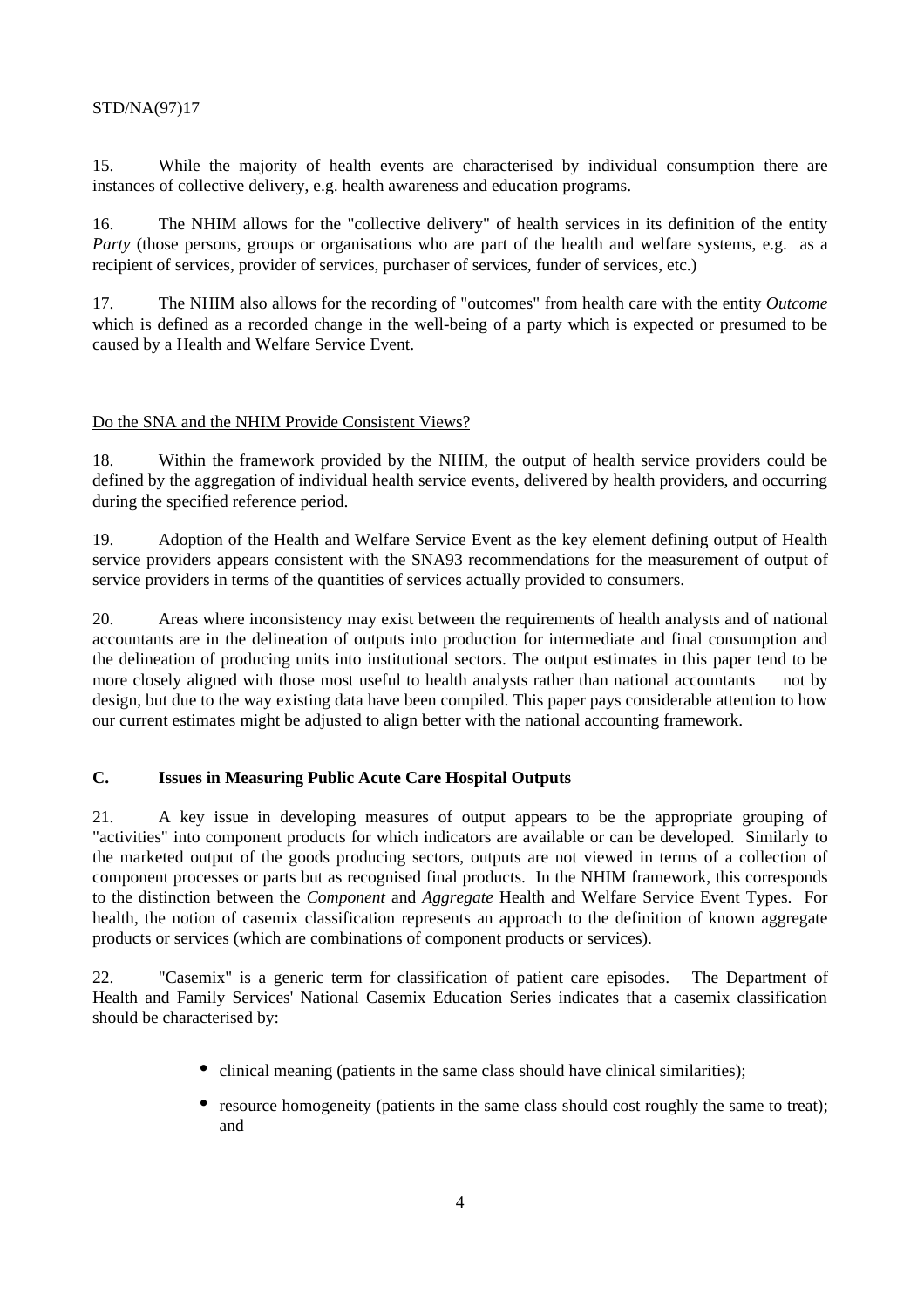• the right number of classes.

23. The best known Australian casemix classification is the Australian National Diagnosis Related Groups (AN-DRG) which is used for the classification of acute care hospital episodes. Each DRG represents a class of patients with similar clinical conditions requiring similar hospital services.

#### Activity Indicators for Inpatient Care (2)

24. The National Hospital Morbidity (Casemix) Database provides activity data for public acute hospital inpatient care for the years 1991-92, 1992-93, 1993-94 and 1994-95. (3) The following indicators of activity are available for the 667 Diagnosis Related Groups in version 3.0 of the AN-DRG classification:

- Separations a separation occurs when a patient is discharged, transferred to another institution, absconds, dies while in care, changes status (e.g. from acute to nursing home type) or leaves hospital for a period of seven days or more;
- Occupied bed days:
- Same day separations;
- Average length of stay; and
- Average cost, Relative cost weight and Cost by volume.

*For our first-cut experimental estimates, we have adopted the number of separations, dissected by DRG, as our primary measure of activity.*

25. At the time of writing, data are available only for 1991-92 through 1994-95. To obtain a longer time-series, other indicators of inpatient activity would have to be used. Possible sources are: the Jamison Report, which includes data on occupied bed days and inpatients treated; and the Household Utilisation and Costs Survey (HUCS), which is discussed below. (4)

#### Activity Indicators for Non-Inpatient Care

26. Casemix classifications are also being developed for other categories of patient care episodes. There are several, including the Australian Ambulatory Classification (for use in respect of outpatients) and the Non-Acute Inpatient Classification (for use in palliative care, rehabilitation and other sub-acute areas). Use of such classification systems to collect activity data will, in the future, enable a more sophisticated activity indicator to be constructed that will better complement our inpatient indicator.

27. Currently, however, for non-inpatient episodes of patient care in public acute care hospitals, activity indicators are limited to information from HUCS. (5) Non-inpatients are patients who are treated on the hospital site, and include accident and emergency patients, outpatients and day program patients.

*The activity measure adopted for our first-cut experimental estimates is the total number of non-inpatient occasions of service in public acute care hospitals.*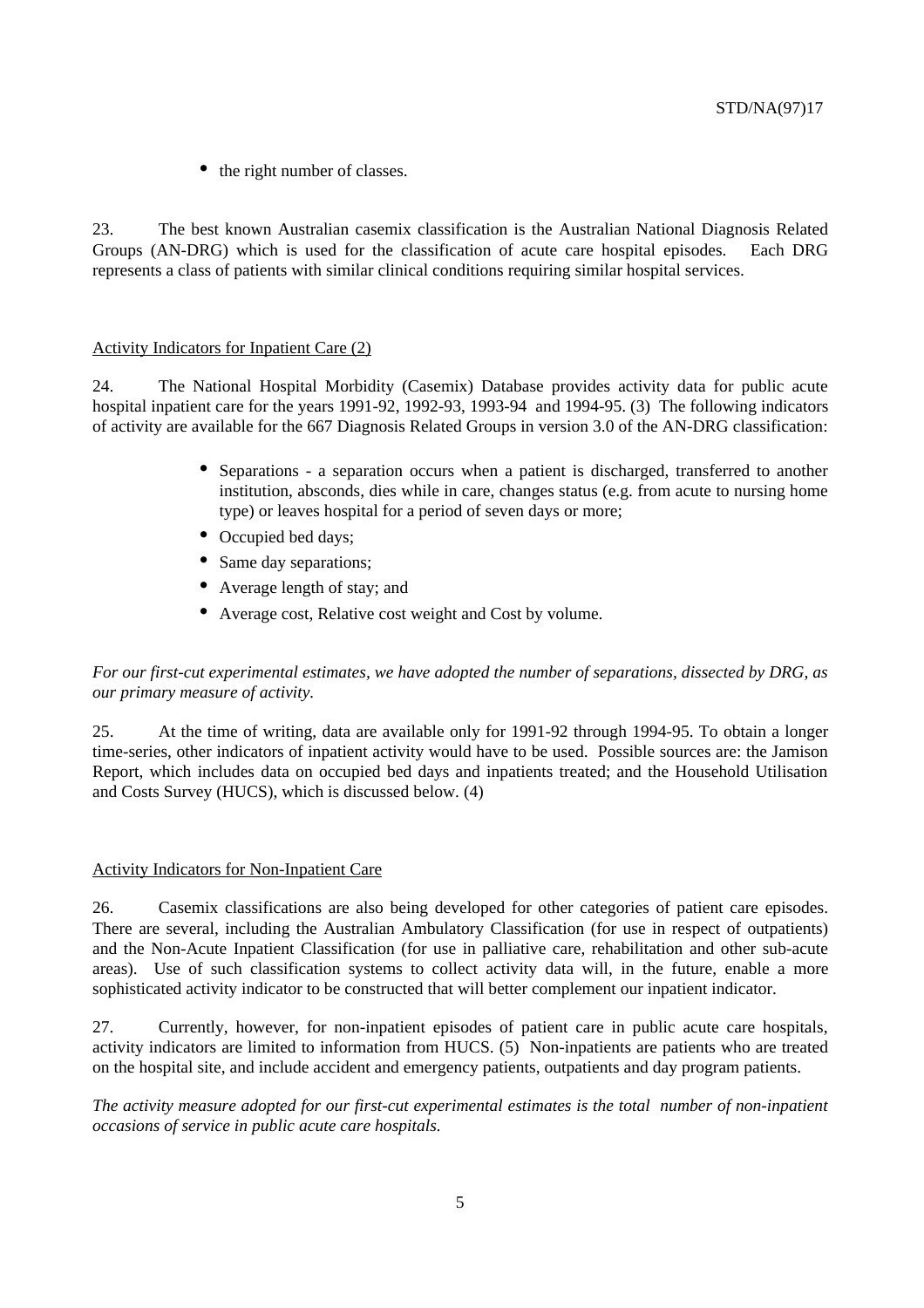28. A non-inpatient occasion of service occurs when the non-inpatient attends a functional unit of the hospital for the purpose of receiving some form of consultation, treatment, or other service, but is not admitted as an inpatient.

29. Historically the HUCS has used one of two measures to record the number of non-inpatient occasions of service :

- Visits each visit is counted as one occurrence of service, although the patient may attend more than one individual clinic during the visit.
- Treatments each attendance at a non-inpatient clinic is counted as one occurrence of non-inpatient service; hence, a patient may have a number of treatments between arrival at the hospital and departure.

30. From 1991-92 HUCS, the States have consistently counted non-inpatient occasions of service as treatments.

# Components of Hospital Output not Classified as a "Service Event"

31. While the dominant activity of hospitals is patient care, hospitals also engage in other activities, principally related to research and education.

#### *Research*

32. Research activity is undertaken under the assumption that current expenditure will generate a stream of future benefits which justifies that cost. In the field of health, these could involve improved procedures and health outcomes or reduced costs and increased efficiencies which are likely to be generally applicable and not linked to a specific health care provider. They are, however, generally uncertain, intangible and difficult to measure and value.

33. SNA93 recommends that research expenditure output be treated as an item of intermediate consumption and that it be valued in terms of its costs of production:

*Research and development are undertaken with the objective of improving efficiency or productivity or deriving other future benefits so that they are inherently investment- rather than consumption- type activities. However, other activities, such as staff training, market research or environmental protection may have similar characteristics. In order to classify such activities as investment type it would be necessary to have clear criteria for delineating them from other activities, to be able to identify and classify the assets produced, to be able to value such assets in an economically meaningful way and to know the rate at which they depreciate over time. In practice it is difficult to meet all these requirements. By convention, therefore, all the outputs produced by research and development, staff training, market research and similar activities are treated as being consumed as intermediate inputs even though some of them may bring future benefits...Because of the difficulty of obtaining price data, the output will usually have to be valued at cost of production, as in the case of most other own account production. [SNA93 para. 6.163].*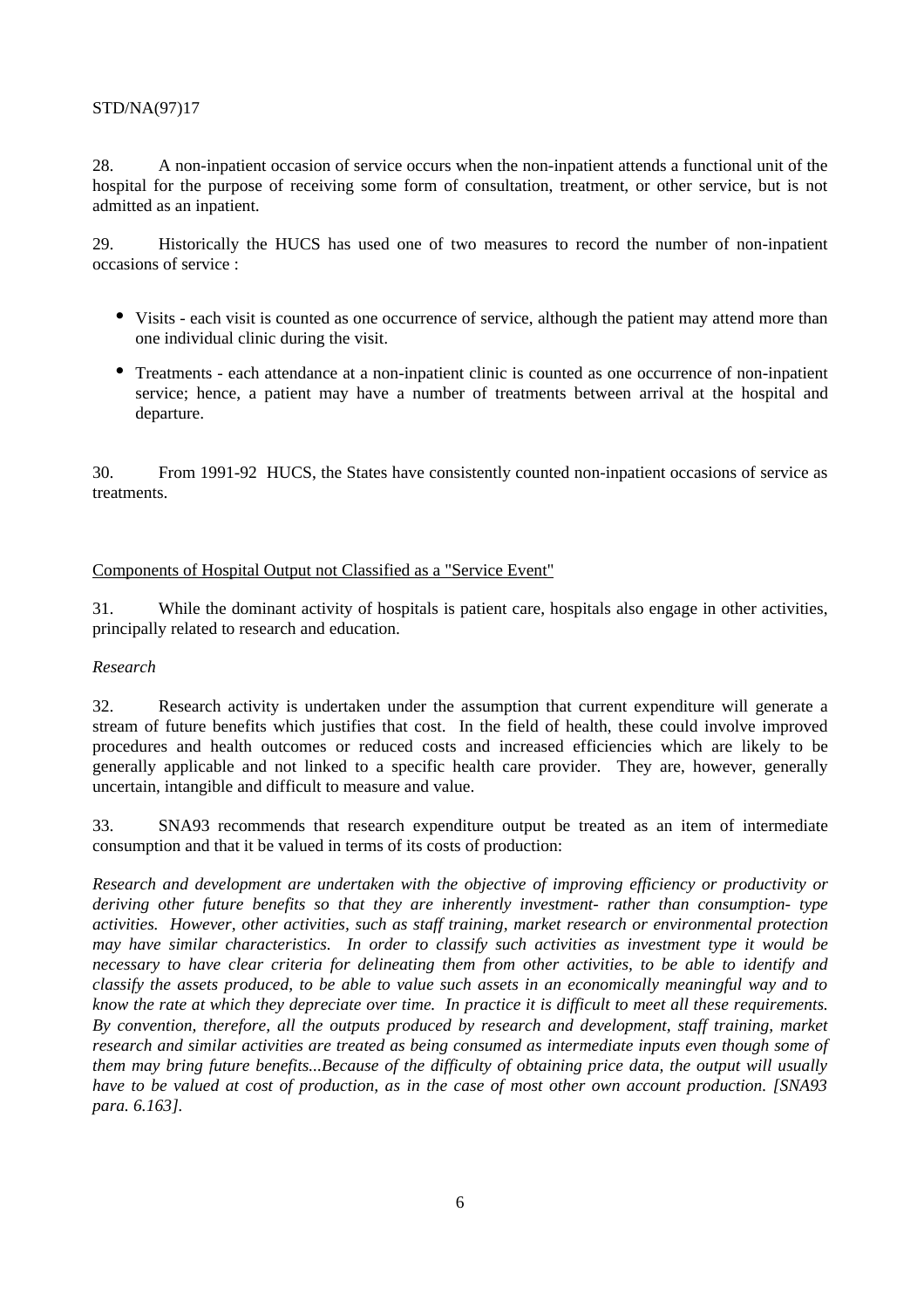34. SNA93 also recommends that, if research activity is significant, it would be desirable to identify a separate establishment for it, so that the relevant inputs and outputs could be distinguished for analytical purposes. This approach is broadly consistent with the recommendations of The Department of Health and Family Services' *Product Costing: the Costing of Health Care Services* which recommends the identification of separate costing centres for research and education activities.

#### *Education*

35. Similar arguments probably hold for education activities. Certainly, for education activity which constitutes staff training, the SNA treatment described above for research expenditure applies. For the education function of teaching hospitals, it may be possible to explore the development of activity indicators for the teaching function. However, given that this teaching activity often involves "dual production" with direct health care provision (e.g. the combination of a teaching function with "ward rounds" by specialist medical practitioners), the isolation of costs may be difficult.

#### *Summary*

36. Our first-cut experimental output estimates for public acute care hospitals do not reflect research and education services*.* It appears that with currently available data it is not possible to isolate expenditure on non-patient-care products (research and training expenditure). However, as hospital costing systems improve, this situation may change. Moreover, for national accounting purposes, it is preferred that inhouse research and education services be treated as an intermediate input rather than an output of hospitals.

#### Adjusting for Quality Change

37. Two possible approaches to assessing "quality change" for non-marketed production have been identified:

- The first possible approach is to assess changes in the quality of output in terms of the consequences (or in effect the variations in consumer utility) from variations in those services.
- The second approach is to adopt a form of process measure. Process measures of quality tend to focus on the providers' conformity with established procedures of "good practice" and do not evaluate the adequacy or correctness of the standards themselves. Underlying this approach is the assumption that it is known what activities are required to produce desirable results.

38. Within the Health Services industry, there are a number of initiatives aimed both at improving and monitoring changes in the quality of service provision. These initiatives incorporate elements of both these approaches. The Department of Health and Family Services identifies quality-of-care as a measure of the extent to which the resources allocated to a patient, and the processes by which those resources were applied to a patient, resulted in outcomes which could reasonably be expected. Quality Improvement is a set of activities aimed at design and use of a set of quality of care measures, and at implementing changes where it is concluded that quality can be improved.

39. The *First National Report on Health Sector Performance Indicators* identifies future initiatives in the development of Quality of Care and Patient Satisfaction Indicators as well as Quality of Care Indicators developed as part of the National Hospitals Outcome Program.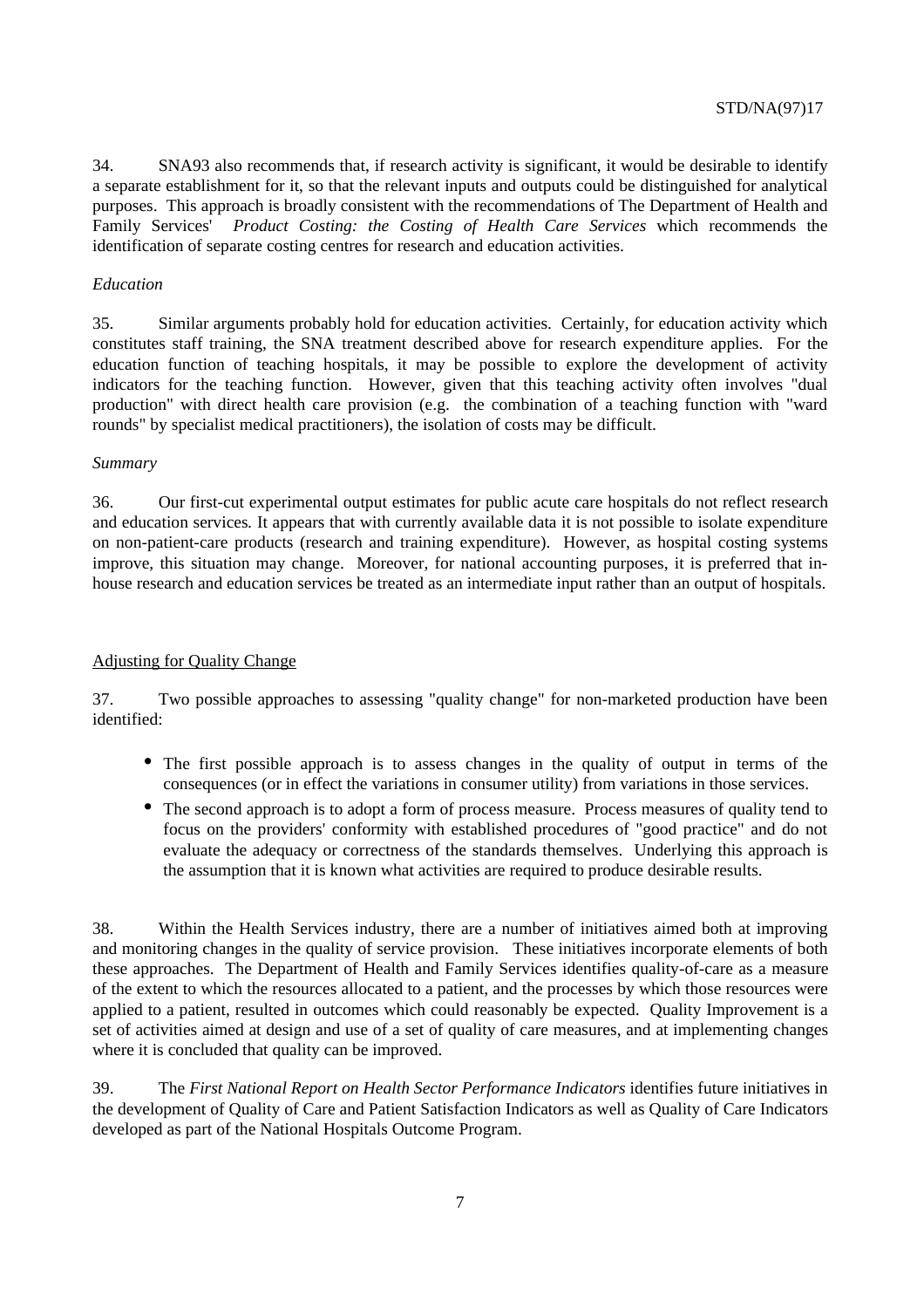40. Initiatives are under way to determine appropriate measures for the assessment of quality of government service provision — but combining and weighting quality measures to adjust activity-based indicators of output is a complex task. *Our first-cut experimental estimates do not incorporate adjustments for quality change.*

# A Measure of Gross Output

41. Depending on the treatment of intra-industry transactions, the gross output of an industry can be defined in three different ways according to whether, and to what extent, these transactions are counted as part of output. The output of an industry may be:

- defined as the total value of all flows of commodities produced by establishments classified to the industry; or
- confined to commodities produced by establishments within the industry and sold outside the enterprise; or
- defined as net of all intra-industry transactions, i.e. excluding not only the transfers between the establishments in an industry belonging to the same enterprise but also all flows between establishments in that industry belonging to different enterprises. In this case, the definition of output will depend on the level of industry aggregation adopted.

42. The process of constructing and aggregating indicators of activity yields a measure which approximates the gross output of the sector of interest. Therefore, the experimental measures presented in the following section relate to the gross output (rather than the value added) of public acute care hospitals.

43. In the health services productivity project, we propose developing both gross output and value added measures insofar as the available data will support that plan. So far, we have only produced experimental estimates of labour and capital inputs to public acute care hospitals — in the coming months we intend to derive an estimate of intermediate inputs. Issues that arise in deriving an estimate of intermediate inputs are discussed in section H.

#### **D. Composite Measures of Output**

44. To move from indicators of activity in specific health service areas to a composite measure of output obviously raises issues relating to aggregation. It is seldom the case that the simple addition of a number of services without regard to type of service would yield a usable measure of composite output such a simple addition would take no account of either differential input costs of delivering services or the differential valuation the community may place on those services. To reflect these factors in a composite measure requires the development of an appropriate weighting system.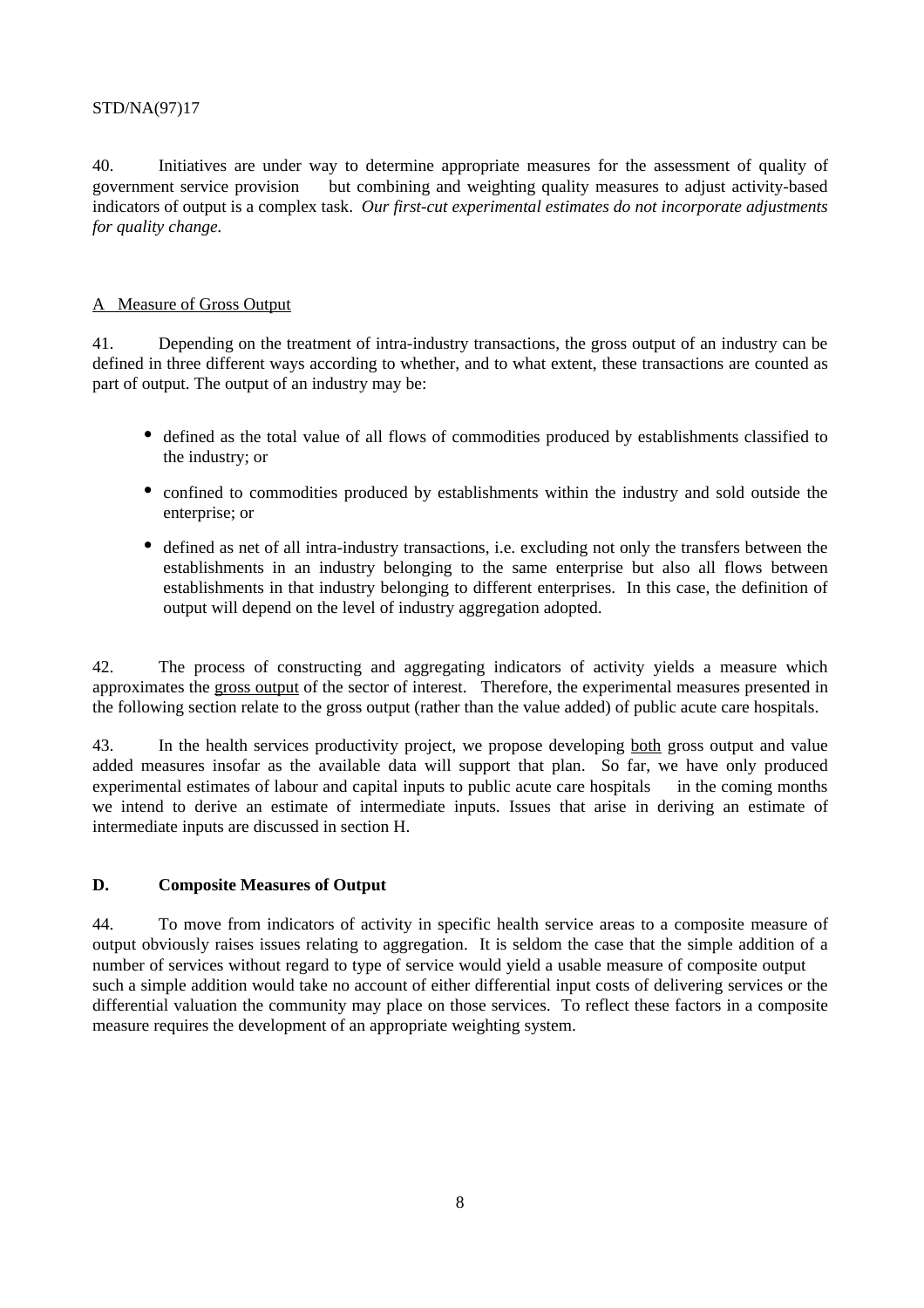#### Possibilities for a Weighting System

45. Volume measures of output in market sector industries are derived, either explicitly or implicitly, by weighting together elemental volume indicators using current price output data. However, for the Health Services industry, as for many of the service industries in the scope of the current ABS project, a significant proportion of the output is the non-marketed output of general government, meaning there are no current-price output data. This poses a problem for deriving an aggregate volume measure of output. Two options for deriving output weights are to use the values of the costs associated with producing particular outputs or to use pseudo market values.

46. If cost weights are used, the aggregate volume measure of output is consistent with the SNA convention which equates the current price value of output with the cost of its production. In this case, there is an explicit assumption of a zero net operating surplus. If pseudo market values are used (derived by imputation, using data from similar services produced in the market sector, for example) then the aggregate volume measure of output is inconsistent with the SNA convention and there is a non-zero net operating surplus. Partly because one of the goals of the project is to produce estimates for use in the national accounts and partly because of the difficulty of imputing market values for the outputs, *cost data have been used to derive our first-cut experimental measure of the aggregate volume of output.*

#### Aggregating Inpatient Services

47. For the aggregation of casemix morbidity data classified by AN-DRG, data from the National Costing Study developed by the Department of Health and Family Services provide a weighting system. Data are provided on the average cost per episode for each DRG; this permits the calculation of weights reflecting cost shares for each DRG.

48. In deriving an output measure for inpatient services, the weights used to aggregate the detailed separations data will reflect the proportion of total costs attributable to each DRG in the base period. As the National Costing Study data reflect 1994-95 costs, 1994-95 is used as the weighting base period. The calculation of the weights is outlined below.

COST SHARE<sub>i0</sub> = (Number of Separations<sub>i0</sub> \* Average Total Cost<sub>i0</sub>) /  $\Sigma(N$ umber of Separations<sub>i0</sub> \* Average Total Cost<sub>i0</sub>) i

where *i* refers to each of the 667 Diagnosis Related Groups,

*the base period (t=0)* is 1994-95,

*Number of Separations* is obtained from the National Hospital Morbidity (Casemix) Database 1994-95, and

*Average Total Cost* is obtained from the National Costing Study.

49. We have estimated an output index for the inpatient services of public acute care hospitals by applying the cost share per DRG to the number of separations for each DRG. The fixed weighted index formula has been used, as follows: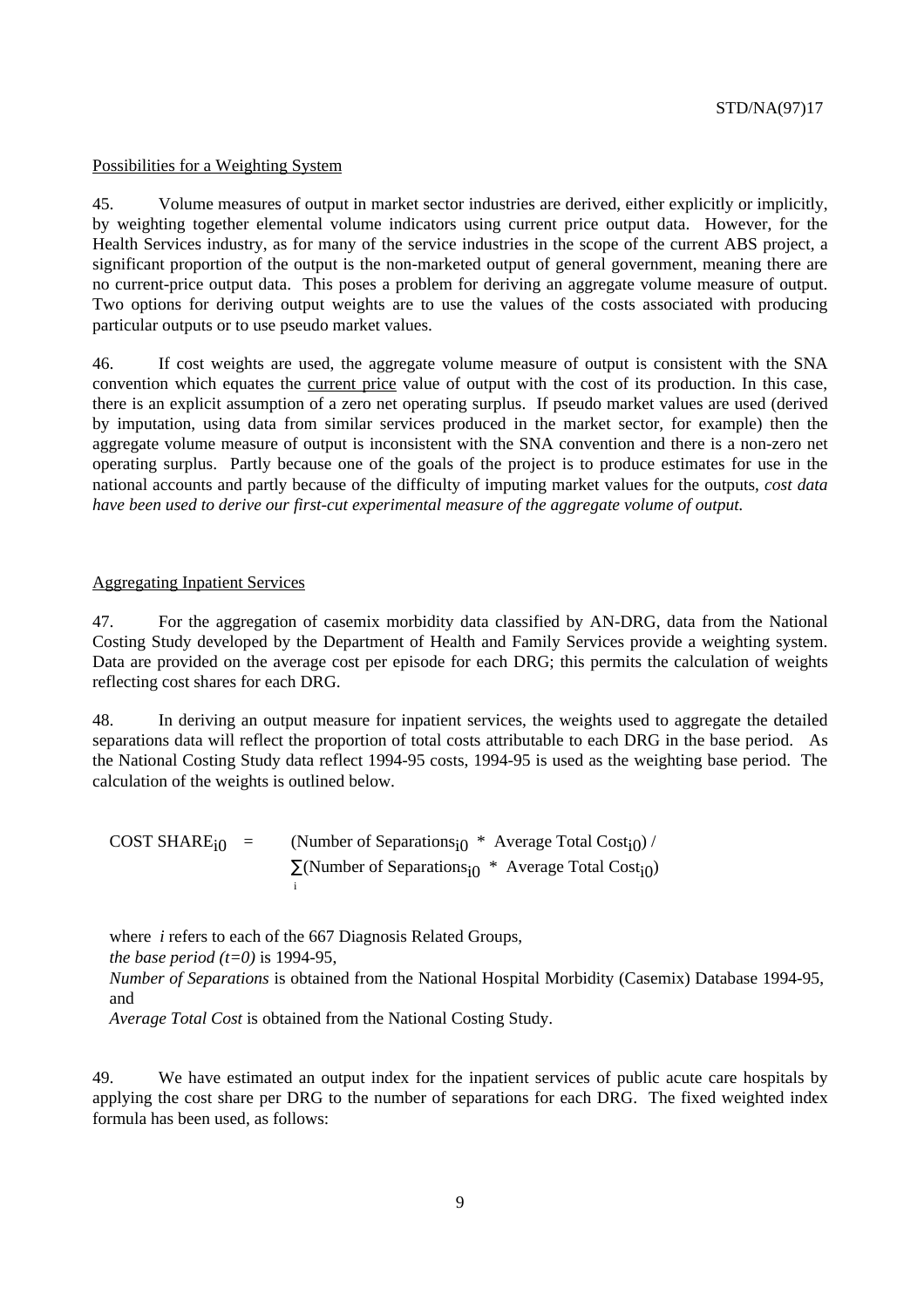# OUTPUT INDEX<sub>t</sub> =  $\sum_{i}$ [ WEIGHT<sub>i $0$ </sub> \* (ACTIVITY INDICATOR<sub>it</sub> /ACTIVITY INDICATOR <sub>i0</sub>)]

 $\sum$  [(Cost Share<sub>i</sub><sup>0</sup> \* (Number of Separations<sub>it</sub> / Number of Separations<sub>i0</sub>)]

where *i* refers to each of the 667 Diagnosis Related Groups, and *t* refers to the time period, with the same weighting data being applied across all time periods.

50. For the base period, these measures are conceptually equivalent to the Australian National Accounts (ANA) input-based approach to measuring output at current prices. Thus, our output measure can also be calculated simply by multiplying average cost per DRG by the number of separations per DRG (from NHMD), for 1991-92 through 1994-95, as follows.

Output<sub>t</sub> =  $\sum_{i}$ (Average Cost<sub>i</sub><sup>+</sup>Number of Separations<sub>it</sub>)

where 1994-95 is the weighting base period  $(t=0)$ 

i

51. The output index has been calculated for 1991-92 through to 1994-95, and has been re-referenced to  $1991-92 = 100.0$ .

52. The move of the Australian government health system toward output-based funding raises the possibility that casemix weights may be used as an incentive system to channel hospital resources. Since the weights represent average costs per service and not costs for individual hospitals, there may also be incentives for individual hospitals to manipulate their casemix for funding purposes. Each of these phenomena may undermine the dependability of cost weights.

#### Combining Inpatient and Non-inpatient Services

53. The adopted measure of non-inpatient activity is an aggregate measure and so no further aggregation issues arise. However, a number of issues arise in obtaining a consistent measure of noninpatient activity prior to 1991.

54. As described above, we have constructed an experimental index of the output of public acute care hospital inpatient services for the period 1991-92 to 1994-95; we have also constructed an experimental index of the output of non-inpatient services. The next step is to calculate a composite index of the output of public acute care hospitals, covering all patient services.

55. The experimental index we have constructed so far is neither as long nor as broad as we shall ultimately require for the national accounts and other purposes:

• Ideally, all of the outputs of public acute care hospitals would be reflected in such an output measure (i.e. output of education and research functions provided to outside users would also be included). However, we have not yet solved certain conceptual and practical problems relating to those "non-patient-service outputs". Thus, our first-cut experimental index covers inpatient and non-inpatient services only.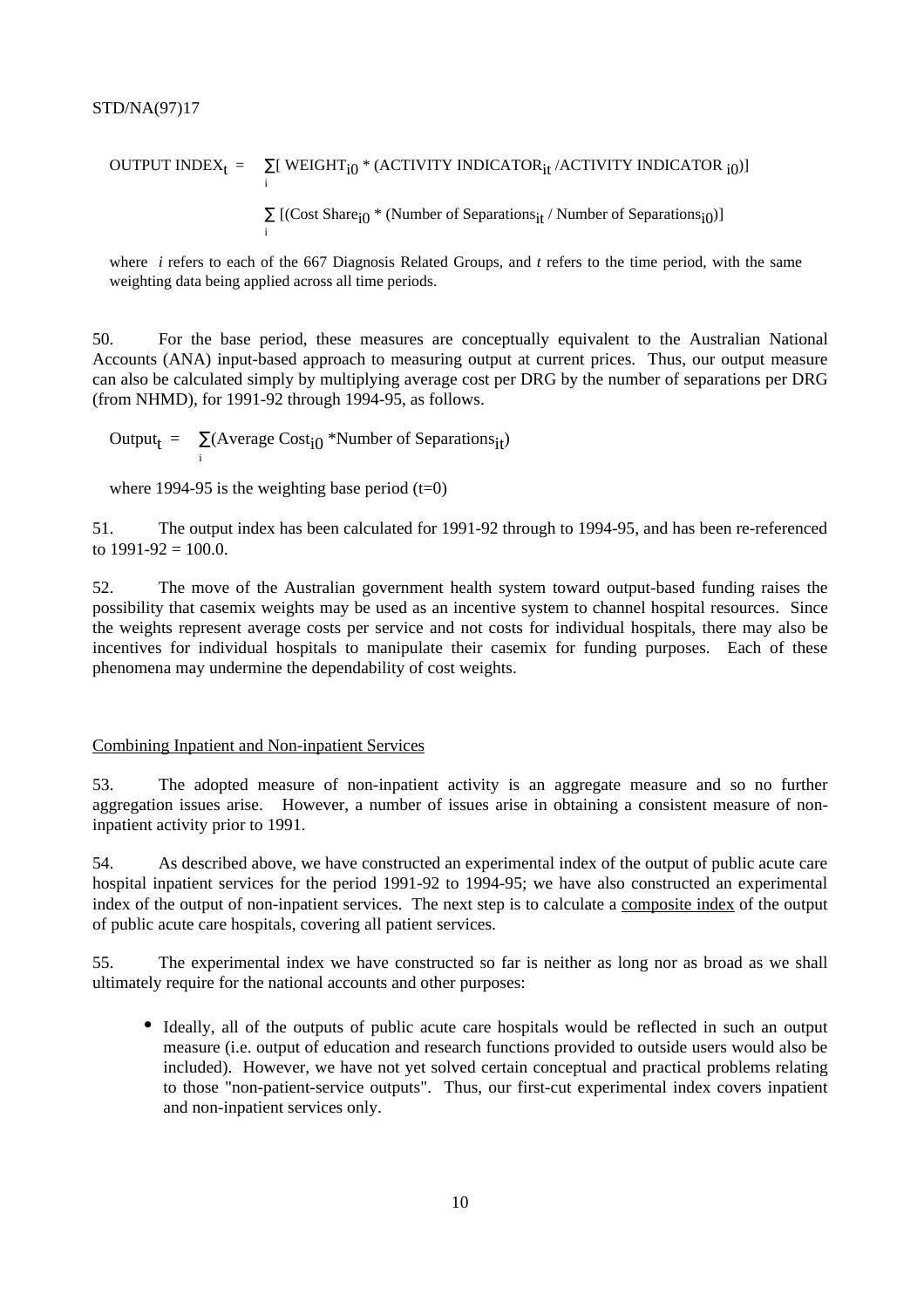• In the longer run, we must compile an output index that extends back to the 1960s or 1970s, and are evaluating splicing techniques that will permit us to construct such a long time series. For the first stage of our work, however, we have concentrated on establishing data construction methods that will carry us forward through the 1990s and beyond. Our first-cut experimental index covers only the three years 1991-92 to 1993-94 (since non-inpatient activity data are not yet available for 1994-95).

56. Many public acute care hospitals do not explicitly cost patient services and, even where they do, it is not clear that all outpatient and inpatient costs are allocated appropriately.

57. A key element in the allocation of input costs between inpatients and non-inpatients is the inpatient fraction of costs (IFRAC). The IFRAC is a ratio which indicates the relative cost of non-inpatient to inpatient episodes of care (calculated in terms of occupied bed days (OBD)).

58. The allocation of input costs between inpatient and non-inpatient services (and therefore the weighting pattern) is highly dependent upon the assumption adopted concerning the cost equivalency ratio of non-inpatient occasions of service to OBDs. However, it is clear that inpatient services contribute a far larger weight to the output of public acute care hospitals than do non-inpatient services. The inpatient services index will therefore dominate the composite index.

59. We have constructed the composite index for patient care activities of public acute care hospitals by aggregating the subindexes for inpatient and non-inpatient services using fixed weights (the IFRACs). Our weights reflect the assumption that inpatient services account for a fixed share of input costs - 77.6 per cent, based on the *National Health Ministers' Benchmarking Working Group (1996)*. ( 7) The results of this assumption are reflected in table 1.

60. While the scope of our initial estimates is public acute care hospitals, the objective is to produce estimates for the whole Health Services industry. Ideally, a consistent aggregation methodology will be used for all segments of the Health Services industry. The aggregation of activity indicators across broader segments of the Health Services industry will require information on relative costs across these segments.

#### **E Experimental Output Estimates for the Early 1990s**

61. According to our first-cut experimental output index, growth in inpatient services has been quite strong, particularly over  $1992-93$  — see table 1. Closer examination of the data reveals that between 1991-92 and 1992-93 growth in separations was concentrated in relatively high cost DRGs. In contrast, between 1992-93 and 1993-94 growth was concentrated in lower cost DRGs. Growth over the final period 1993-94 and 1994-95 indicates a return to growth in the relatively high cost DRGs.

62. The overall change in separations between 1991-92 and 1994-95 is somewhat less than the overall change in the output measure over the same period. In the period between 1993-94 and 1994-95 separations growth has declined while output growth has remained steady at 5 per cent.

63. It is also apparent that the output of inpatient and non-inpatient services have displayed markedly different patterns of growth between 1991-92 and 1993-94.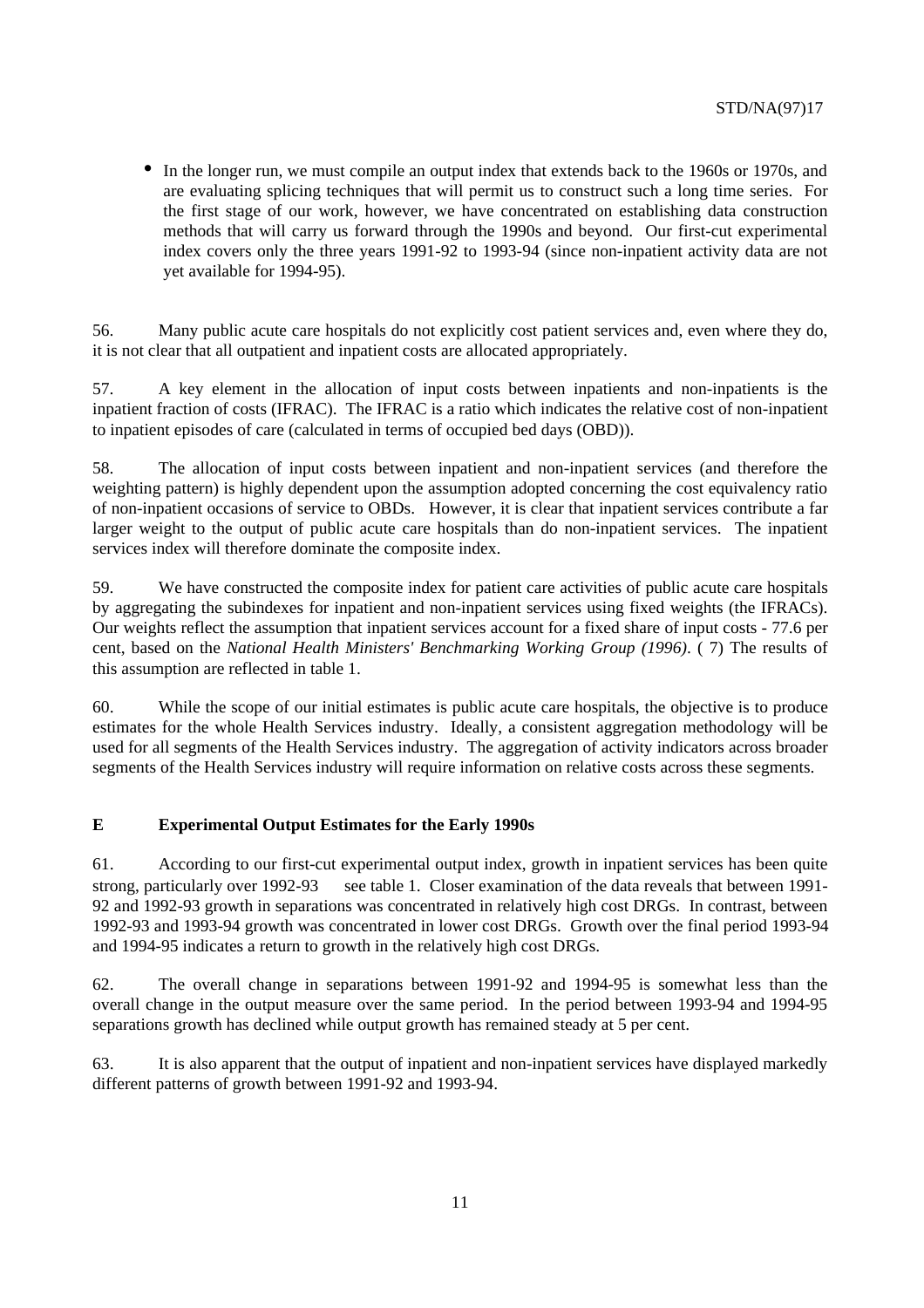|         | Separations<br>(Inpatients) | Inpatients<br>Index | Non-<br>inpatient<br>Index | Total<br>Index | <b>National Accounts</b><br>Estimates of<br>Health $&$ |
|---------|-----------------------------|---------------------|----------------------------|----------------|--------------------------------------------------------|
|         |                             |                     |                            |                | Community                                              |
|         |                             |                     |                            |                | Services                                               |
| 1992-93 | 6.4                         | 8.7                 | 7.9                        | 8.5            | 1.3                                                    |
| 1993-94 | 6.8                         | 5.2                 | $-6.3$                     | 2.8            | 2.8                                                    |
| 1994-95 | 3.3                         | 5.0                 |                            |                | 2.1                                                    |

# **TABLE 1: Experimental Estimates of Growth in Output (Change from Previous Year)**

64. In summary, these indicative output indexes show that growth in output is estimated to have been in the range of 8.5 per cent during 1992-93 and 2.5-3.0 per cent during 1993-94. These results are only intended to be indicative of what results might be finally obtained once some data-related problems are resolved and the methodology finalised. Due to the many weaknesses of the data sources and due to the assumptions embodied in the adopted methodology, our first-cut experimental estimates should be treated with caution.

65. At present the indicative output indexes cannot be updated to 1994-95, due to the unavailability of consistent data for non-inpatient services. However, the experience of the early 1990s, as well as the alternative data sources, suggests that growth in non-inpatient services for 1994-95 will be lower than growth in inpatient services. A reasonable estimate of growth in public acute care hospital output during 1994-95 may therefore lie in the range of 4 to 5 per cent.

66. The estimates of growth in GDP at constant prices for the industry 'Health and Community Services' (ANZSIC Division O) are given in table 1 for comparison purposes. No GDP data specifically relating to public acute care hospitals are available. Also, our first-cut experimental output estimates use a gross output measure, whereas the national accounts use a labour input based measure.

67. It can be seen that the ANA data display relatively small GDP growth between 1991-92 and 1994-95 in comparison with our experimental estimates. This difference could be due to any of the following factors:

- Other segments of the 'Health and Community Services' industry (e.g. private hospitals, medical practitioners, welfare services) are growing at a much slower rate than public acute care hospitals.
- Growth in intermediate inputs accounts for much of the growth in the experimental measures of public acute care hospital output, and so 'labour input based measures' grow by less than 'gross output'.
- There has been an increase in productivity which the labour input-based national accounts estimates have failed to capture.

68. It is worth noting that the ABS's input-output tables (Cat. No. 5215.0) include an estimate of Australian production (a 'gross output' measure at current prices) for Hospital and nursing home services which show growth of 21.3 per cent (just over 7 per cent per annum on average) between 1989-90 and 1992-93. Also according to the input-output tables, Australian production for Health grew by 22.4 per cent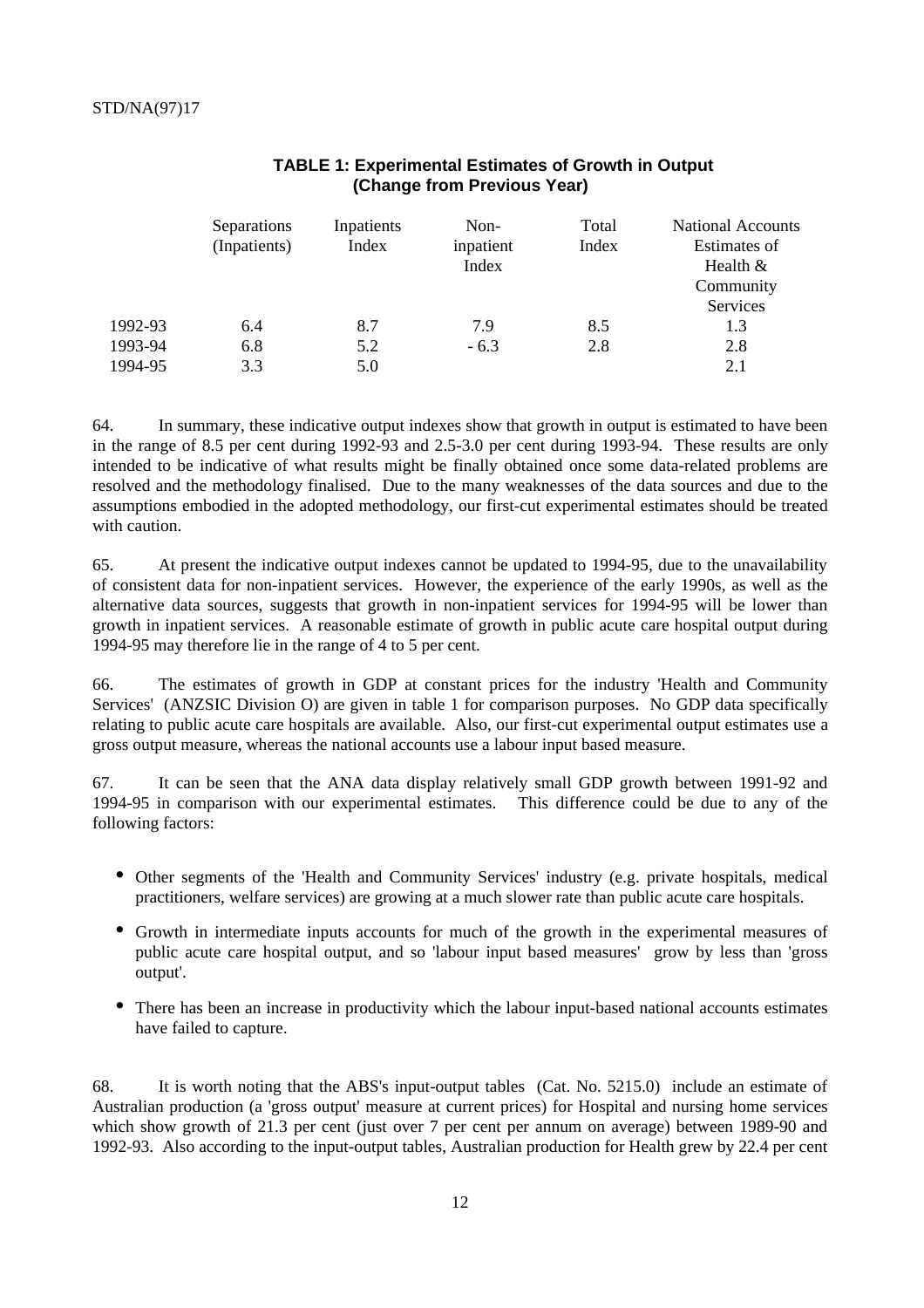over this period. These figures are almost the same as the growth in current price value added of 22.2 per cent for the Health and Community Services industry recorded in the national accounts over the same period. Given that the price of labour grew only a little faster than the price of intermediate inputs over the period, then this suggests that it was either the first or third factors that caused the difference between the growth rates of the experimental and national accounts measures of volume growth.

69. Over the coming months we will be developing experimental output estimates for other segments of health and community services (e.g. private acute care hospitals, nursing homes, medical practitioners, welfare services). This will enable us to undertake more valid comparisons with data from existing sources such as the ANA, which estimate output at a fairly aggregated level.

# **F. Labour Inputs**

70. When estimating labour input, it is important to take account of the quality of the inputs as well as the quantity. This paper largely assumes that the work force is composed of a number of heterogeneous labour input categories, differentiated by various characteristics affecting their productivity. The quality of a work force is captured through its composition (that is, the proportions accounted for by the various labour input categories). In theory, constructing an aggregate quality adjusted input measure involves weighting the input of each category of labour by its relative productivity.

- 71. Methodologies for estimating labour input examined in this paper include:
	- (a) Unadjusted measures, including total hours worked, total employee numbers and total labour cost; and
	- (b) Quantity indices of labour inputs, in the form of weighted sums of the quantity of each input weighted by relative productivity.

#### Issues in Estimating the Labour Inputs of Health Services

72. As discussed in earlier sections, a number of important issues arise when attempting to define the output of public agencies. The problem of poorly defined or non-priced outputs can affect the estimation of labour input quality because it affects the measure of marginal productivity and this in turn is, in theory, related to the price and/or volume of the output of the agency. If marginal productivity is difficult to observe or measure, the conventional assumption that wages are related to marginal productivity must be called into question. Nevertheless, this assumption (relating to the "perfect" or theoretical operation of the labour market) is the basis for the aggregation of labour inputs and the quality/compositional adjustments presented in this paper. It will be important not to ignore the problems affecting the measurement of labour input produced that may result from the violation of this important assumption.

73. The main question is what constitutes a good measure of marginal productivity. Even though a number of labour market distortions may affect the theoretical equality between wages and marginal productivity, it may still be reasonable to use wages as a proxy for relative (if not absolute) marginal productivity. (This is particularly so in the absence of any alternative measure of productivity when, for example, it is difficult to define the outputs of an agency.)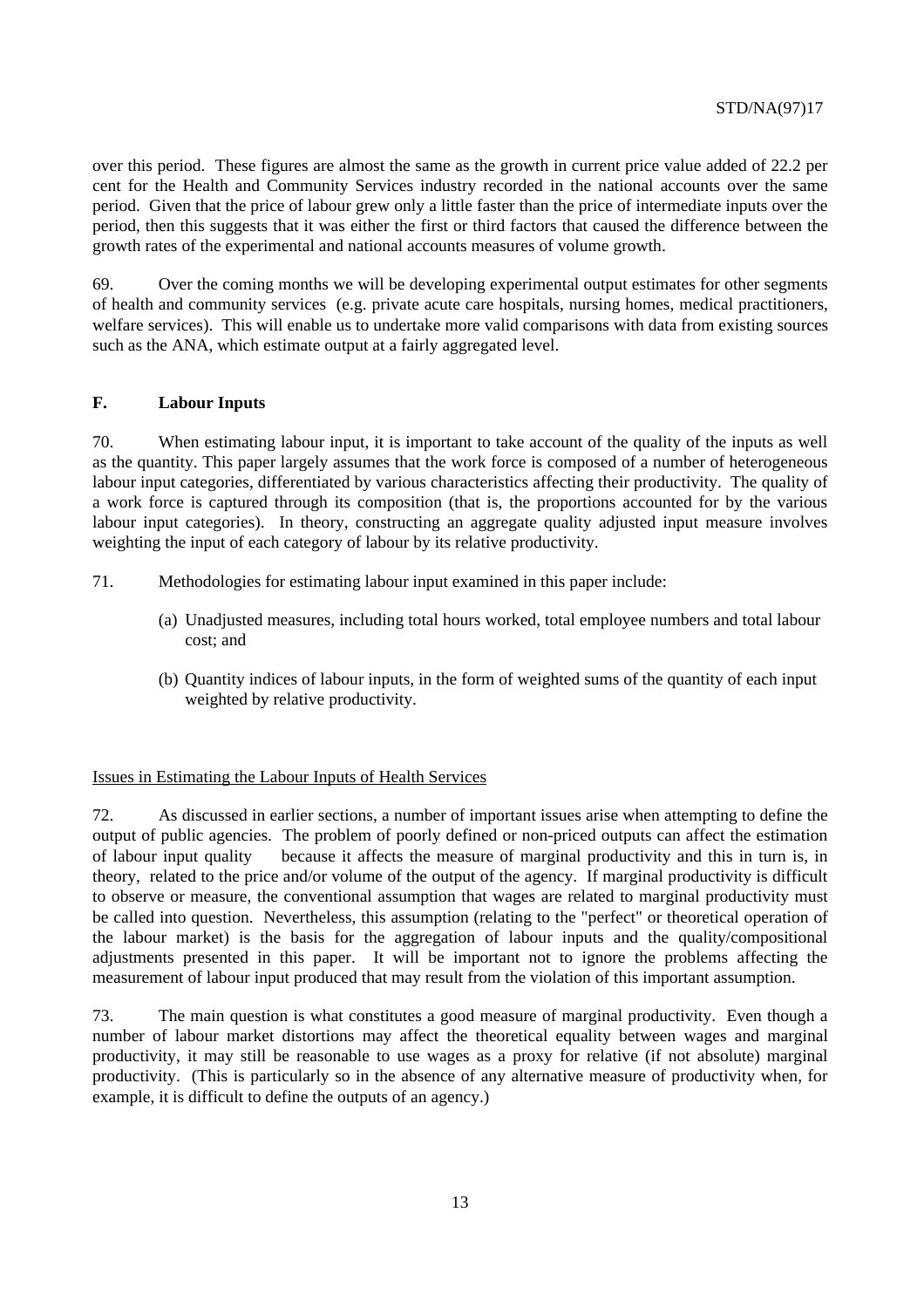74. For our first-cut experimental estimates, we have assumed that wage rates do provide a fair measure of relative productivity between different types of labour input — and this underwrites our use of wage rates as aggregation weights in the index number approach.

75. In addition to these conceptual problems, other problems arising from the estimation of labour inputs in the public health sector include: the treatment of privately practising visiting medical officers (VMOs) in public acute care hospitals, the problems associated with differential labour hoarding, and short term capacity under utilisation. The issue of VMOs is discussed in detail in section M of the paper.

76. An issue which needs to be addressed when attempting to measure labour inputs is labour hoarding. Due to the inherent costs of hiring and firing personnel it may not be economically optimal (in the long run) for a firm to reduce the level of a work force in periods of low demand (and similarly to increase the work force level in periods of high demand). This may lead to counter cyclical short term variations in productivity measures which make use of labour input measures affected by cyclical labour hoarding. One such instance is differential labour hoarding, which occurs when higher quality (productivity/wage) labour inputs experience a relatively lower turnover in periods of low demand for product than do lower quality labour inputs. While this phenomenon may be a problem in some industries, the steady nature of demand for health services and outcomes suggests that labour hoarding may not have a significant effect upon measures of labour input, both in the short and long run. *This issue is not addressed in the first-cut experimental estimates reported in this paper.*

#### Data sources, issues and problems

77. The study is primarily based on data from the ABS Survey of Employee Earnings and Hours (EEH) (Cat. No. 6306.0). The dataset used to construct our first-cut experimental estimates consists of employee numbers, average total hours weekly hours paid for and average total hours weekly earnings cross-classified by State, industry, occupation and employment status.

78. Once it was decided to adopt hours worked as a measure for physical labour input, we had also to decide upon the definition of the hours worked measure adopted. The EEH survey has two such measures, average ordinary time and average total time (average ordinary time plus overtime hours) hours worked. Since ordinary time is based on award conditions, the series gives a good idea of the long term trend in hours worked while removing any irregular component. On the other hand, total hours worked gives a measure of actual total physical input for each category; however, if the month sampled for the survey has an irregularly high overtime component measure of input, using this series may be upwardly biased. *In this paper, we present results based on total hours worked.*

#### Experimental Estimates of Labour Input

79. For our first-cut experimental estimates the population of the dataset considered comprises annual data for Australia, cross-classified by ASIC (Australian Standard Industrial Classification (Cat. No. 1201.0)) 8141 (Hospitals excluding Psychiatric), ASCO (Australian Standard Classification of Occupation (Cat. No. 1221.0)) major group (1 digit) occupation codes and total of full- and part-time employees. The data relate to the years 1991 through 1995. Table 2 illustrates the sort of data used; it shows the occupational dissection by ASCO major group.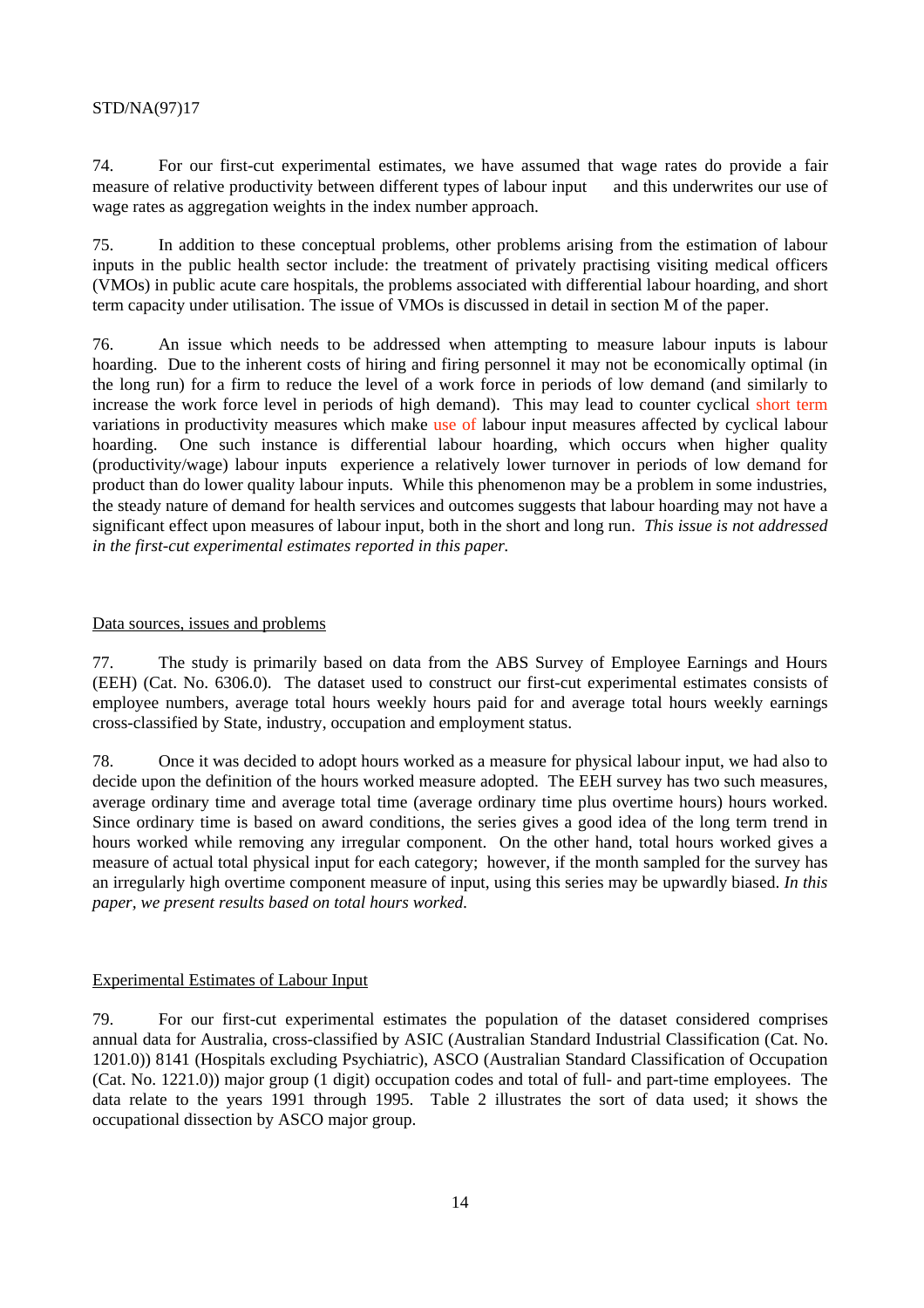| <b>ASCO</b>    | Group                       | <i>Employees</i> | Earnings  | Ordinary<br>hours | Total<br>hours |
|----------------|-----------------------------|------------------|-----------|-------------------|----------------|
| Major          | Description                 | (1000 s)         | (\$/week) | $(\forall wk)$    | $(\sqrt{wk})$  |
| $\mathbf{1}$   | Managers & Administrators   | 10.8             | 855.5     | 37.7              | 38.0           |
| 2              | Professionals               | 43.5             | 705.2     | 32.8              | 34.9           |
| 3              | Para-professionals          | 96.6             | 542.6     | 31.7              | 32.0           |
| $\overline{4}$ | Tradespersons               | 10.7             | 467.9     | 37.0              | 38.2           |
| 5              | <b>Clerks</b>               | 35.2             | 414.7     | 33.8              | 34.2           |
| 6              | Sales & Service workers     | 32.2             | 406.9     | 31.4              | 31.5           |
| $\tau$         | Plant & Machine operators   | 2.4              | 415.4     | 34.8              | 35.4           |
| 8              | Labourers & related workers | 52.6             | 368.2     | 32.6              | 33.0           |

# **Table 2: EEH data for year 1991, Total Employees, ASIC 8141**

80. Table 3 gives the results of the index number construction for a dissection by ASCO major occupational grouping. The unadjusted index is the ratio of current year total hours worked to base year (1991) total hours worked. Several observations can be made about the quantity and quality of inputs and the relationship between the two:

(a) The variations between the different index number forms for each year appear to be negligible, implying that wage levels over the period are relatively stable.

(b) For the year 1992, adjusted quantity rises by approximately 5 per cent from the base year, whereas actual labour input (as measured by total hours worked) rises by 6 per cent. This implicitly indicates that although overall input has risen, the quality of the labour inputs has fallen relative to the base year.

(c) Input quantity falls from 1993 to 1995, corresponding with a rise in the quality of input (using the implicit analysis above). This indicates that a higher proportion of the reduction of input quantity from 1993 to 1995 is borne by lower paid work categories.

#### **Table 3: Estimates of Labour Input**

| Year | Unadjusted | Paasche | Laspeyres | <b>Fisher</b> | <b>Tornqvist</b> |
|------|------------|---------|-----------|---------------|------------------|
| 1991 | 100        | 100     | 100       | 100           | 100              |
| 1992 | 105.82     | 104.88  | 105.02    | 104.95        | 104.94           |
| 1993 | 101.95     | 101.44  | 101.19    | 101.32        | 100.99           |
| 1994 | 93.08      | 92.68   | 92.72     | 92.70         | 92.65            |
| 1995 | 91.56      | 91.93   | 92.02     | 91.88         | 91.95            |

81. The results of this preliminary analysis suggests that, along with a decline in the physical input of labour to the public hospital sector in the period 1992 to 1995 there has also been a steady increase in the quality of labour inputs over the same period. Overall, the effect of these trends in labour inputs and quality imply that, at least in some measure, increases in quality are compensating for decreases in overall input quantity.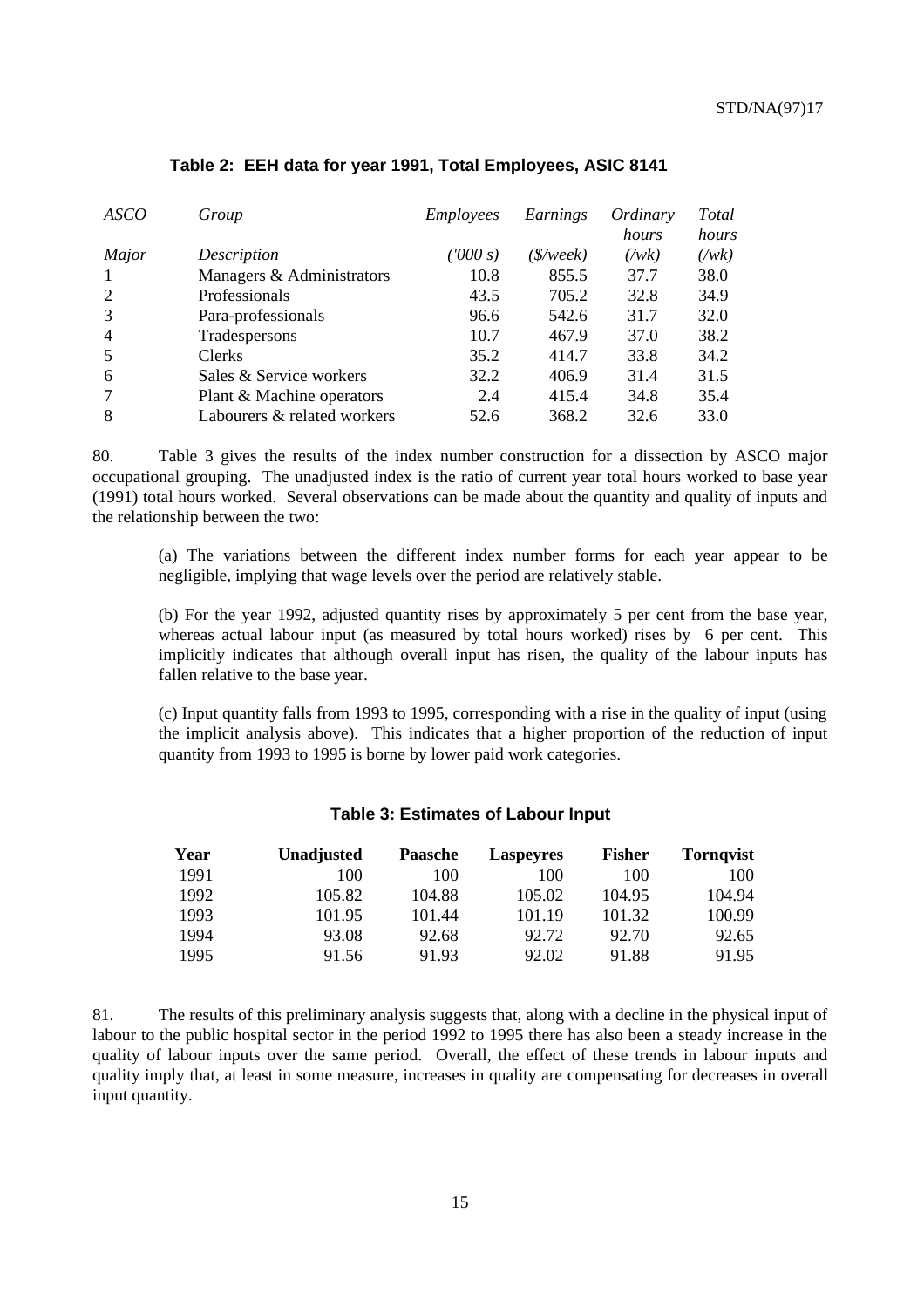#### Labour Inputs Outstanding Issues and Future Actions

82. In this section, some of the issues and problems which have arisen in the construction of our experimental estimates are summarised. Because each of the methods discussed in this paper have problems arising from various assumptions there is great merit in producing measures of labour input from as many different sources and methodologies as possible.

# *Index number methods*

83. As discussed earlier, productivity weights are constructed assuming a perfect labour market and wages paid according to marginal productivity, and therefore quality. Where this assumption does not hold, that is, if wage rates do not reflect productivity differences, then results of the index number construction may not reflect actual changes in quality for the work force. In this case, different data would need to be constructed which more accurately represents individual or group productivity.

84. Following this experimental analysis, a number of additional studies are planned for the estimation of labour inputs to public hospitals. These include:

Testing the sensitivity of the various measures to the use of alternative data sources and definitions and labour force dissections. Additional sources of data, in particular employee and hours worked data, include Census of Population and Housing data relating to health related occupations and Hospital Utilisation and Costs Survey (HUCS) data relating to Full Time Equivalent (FTE) staffing numbers. Additional analysis is also planned on the use of alternative data definitions.

Examining the effect on the various measures by assuming departures from the assumptions outlined previously. In particular, searching for an alternative methodology for forming productivity weights; and

The ways in which the experimental estimates, which cover the period 1991 to 1995, can be extended backward in time to produce a time series, either by exploring alternative data sources or employing an extrapolation technique.

# **G. Capital Inputs**

85. Our experimental estimates of capital inputs are at an early stage of development; we propose further work to refine and test them.

86. Ideally, for productivity studies, we should like to obtain a measure of the *flow of capital services* — that is, the contribution that capital makes to production in each reference period. In practice, the flow of capital services usually cannot be measured directly, and it is necessary to base estimates on the *stock of capital* adjusted for, say, variations in the intensity of use (or it may even be necessary to assume that the flow of capital services is simply proportional to the stock).

87. Broadly, there are four methods of compiling capital stock estimates: cumulating stocks from time series of investment data using the Perpetual Inventory Model [PIM]; using book values or data from the asset registers of service providers; using data compiled for or by taxation authorities; and using direct estimates.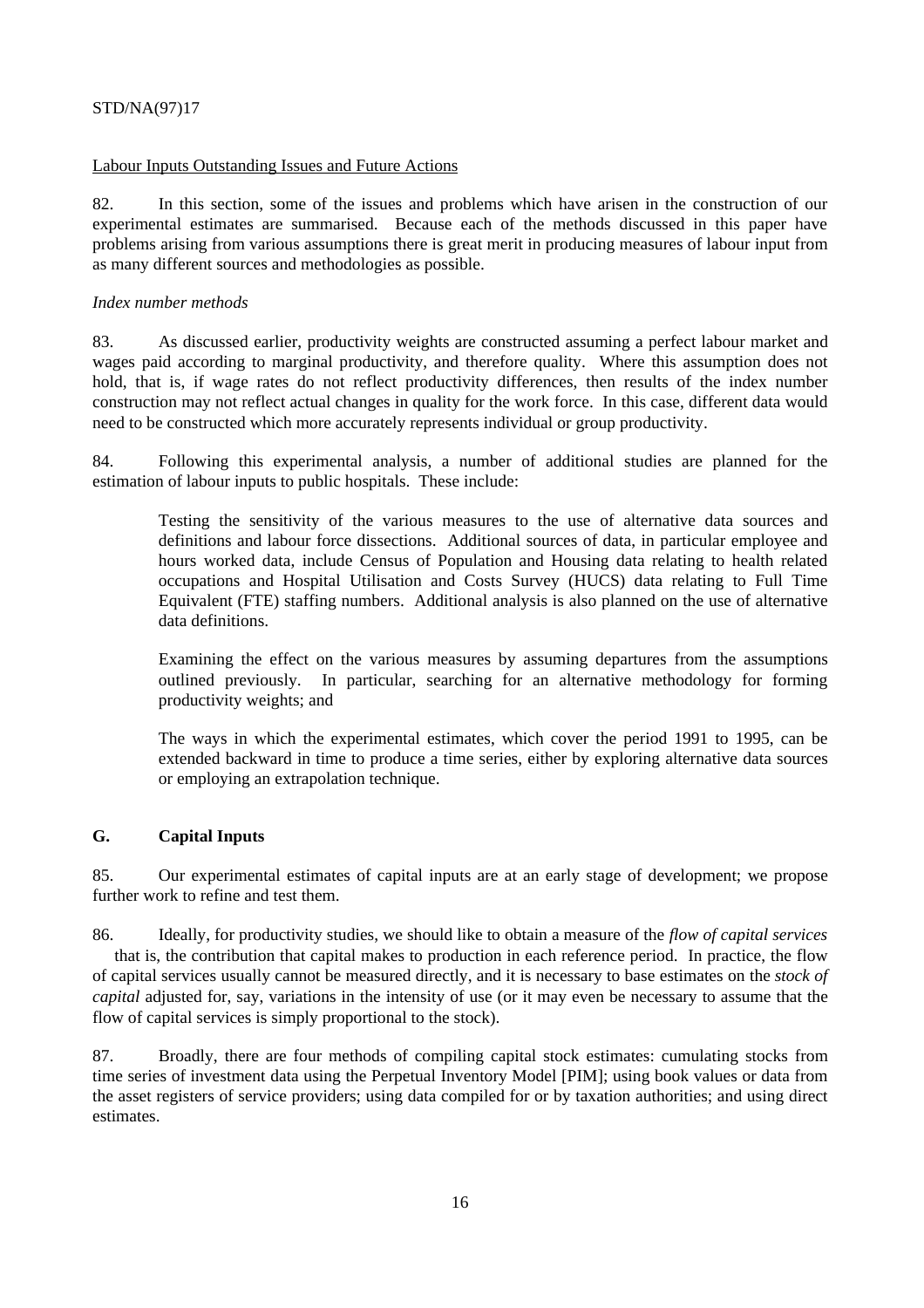88. We have used the PIM to compile our first-cut experimental estimates of capital stock, but we shall also have regard to estimates constructed using other methods especially when testing the plausibility of our results.

#### What Concept of Capital is Most Relevant to Productivity Analyses?

89. In March 1997, the ABS hosted an international conference on the measurement of capital stock. One of the questions discussed was what concepts of capital are most appropriate for different analytical uses. A broad consensus emerged that the most appropriate measure for productivity analyses is the "productive capital stock" — broadly, this is the gross capital stock less any deterioration in the flow of outputs from the capital stock and the cost of inputs to adequately maintain the capital stock.

90. For our first-cut experimental estimates we have constructed two sets of estimates, namely:

- net capital stock; and
- an average of net (obtained using straight line depreciation) and gross capital stock.

In later stages of this project, we intend pursuing the possibility of deriving alternative estimates of the productive capital stock.

#### Capital inputs to health services — data and methods

91. For our experimental estimates, we have adapted the PIM used to compile capital stock estimates for the Australian national accounts. The inputs to the PIM include:

- time series of investment
- time series of price indexes
- assumptions about the mean asset lives, depreciation profiles and retirement profiles.

92. Broadly, we have used the same data and assumptions as underlie the national accounts estimates of capital stock, except that we have compiled investment series specifically for public acute care hospitals (rather than using the more highly aggregated series that underlie the national accounts estimates).

93. Our aim has been to compile indexes of capital stock for at least the early 1990s — when combined with our indexes of output and labour input for the early 1990s, this permits us to do multifactor productivity analyses. The data have in fact permitted us to derive a considerably longer time-series for capital stock — these will be useful in later stages of the project.

# *The data*

94. The ANA provides us with capital stock estimates for General Government Health. These estimates are derived from price deflator and investment time-series, which relate to the total general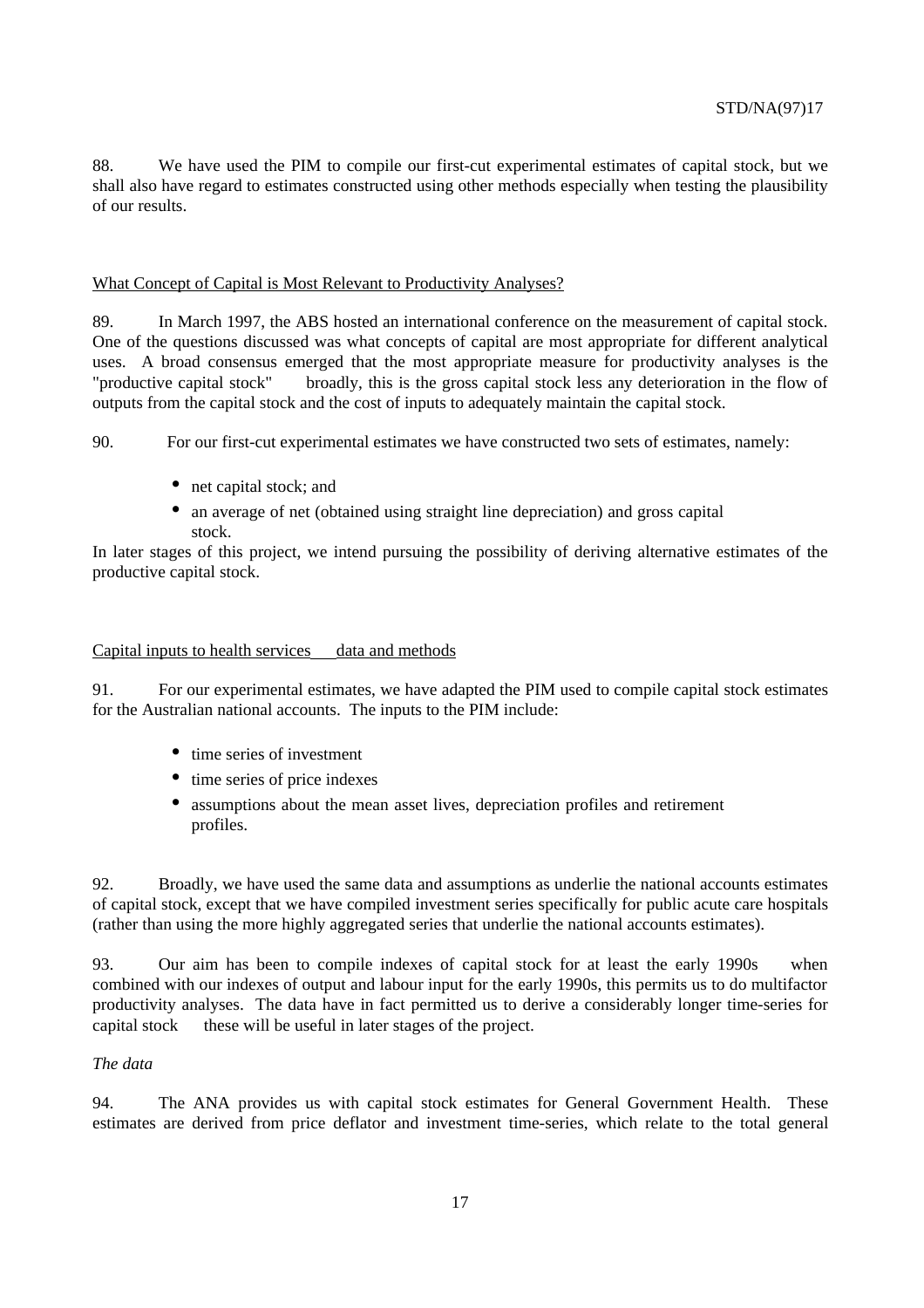government health sector, using PIM. However, in order to compile a capital stock estimate which relates specifically to Public Acute Care Hospitals, more detailed investment and price data are required.

95. From the ABS's Government Finance Statistics system, estimates of expenditure on new fixed assets and net expenditure on second-hand fixed assets by General Hospitals (Government Purpose Classification (GPC) subdivision 0511) are available for

- Commonwealth general government non-dwelling construction
- State and local general government non-dwelling construction
- Commonwealth general government equipment
- State and local general government equipment
- 96. It should be noted that
	- The GFS data are consistent with the ANA data, and are the source for the more aggregated ANA estimates.
	- Expenditure on new fixed assets and net expenditure on second-hand fixed assets sum to give gross fixed capital expenditure (GFCE).
	- The GPC (purpose-based classifications) do not match precisely the industry classifications we require, but the information is sufficiently detailed to develop a reasonable approximation to GFCE for public acute care hospitals and other segments of the Health Services industry. Investment data for the GPC 'General Hospitals' has been used to approximate investment by Public Acute Care Hospitals. This may understate investment somewhat, due to the exclusion of some specialist acute care hospitals (e.g. children's hospitals) from the 'General Hospitals' classification.
	- The investment time-series extend back to 1962. This is adequate for our purpose in relation to equipment (maximum asset life 22 years), however for non-dwelling construction (maximum asset life 88 years) we require a data series which extends back to 1907. In the absence of benchmark estimates of capital stock, it is necessary to devise a means of generating a series for Public Acute Care Hospitals prior to 1962, based on the total health capital series for those years.
	- Both land and inventories are excluded from the capital stock estimates.
	- The capital stock of dwelling assets for general government health is zero.
	- Local government makes no contribution to investment for Public Acute Care Hospitals.

97. Our experimental capital stock estimates reflect investment data relating to Public Acute Care Hospitals. However, ANA price deflators, relating to total Health, have been used to develop the estimates. Future work will look at developing price measures which relate specifically to the different segments of the Health Services industry.

98. It is preferable to run the PIM at the most disaggregated level possible when compiling capital stock estimates. Therefore, it would be preferable to break the State and local general government data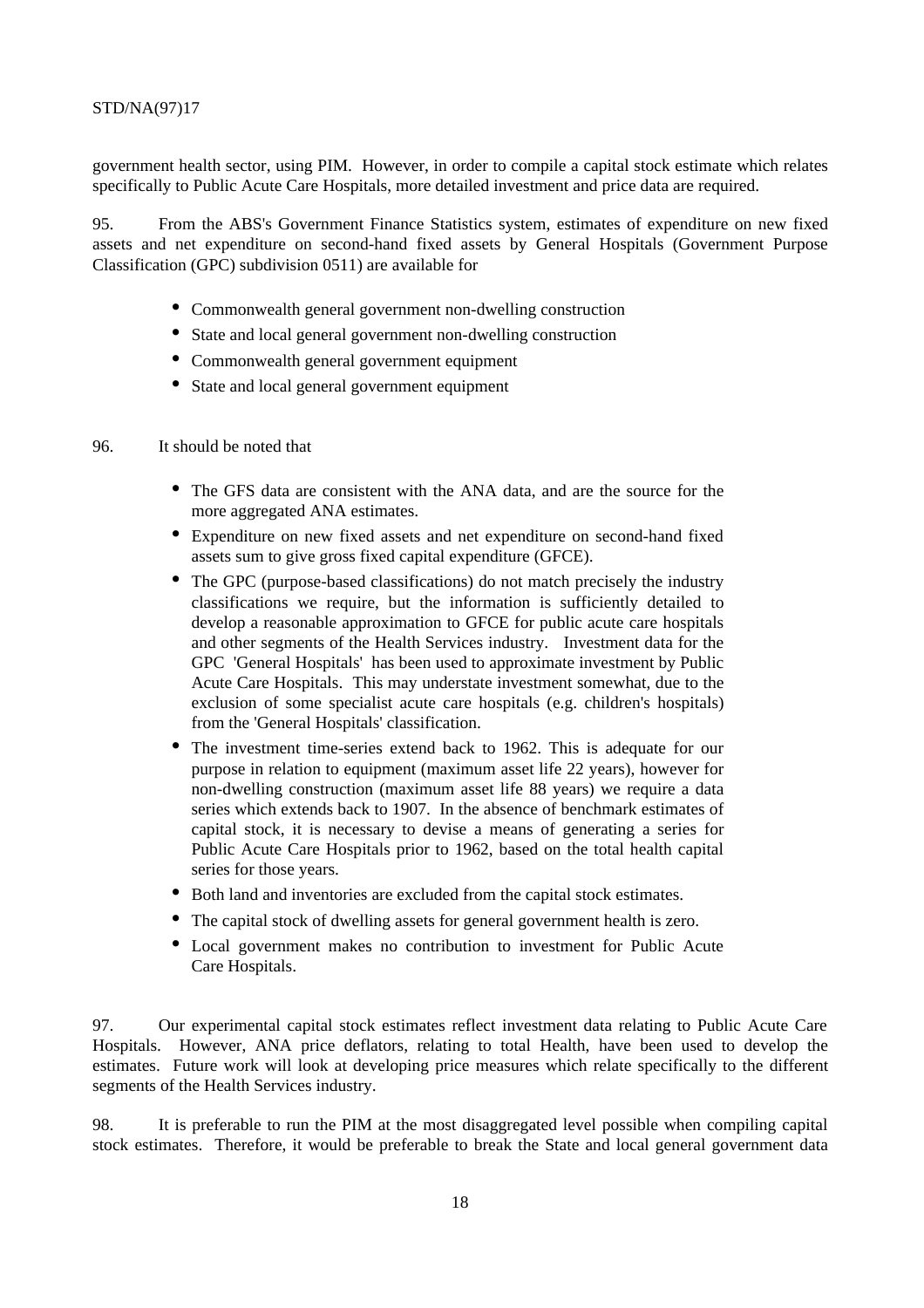down by individual States. However, such data have not been obtained yet. It may be possible to extract them from the GFS system or from individual State documents  $\frac{1}{x}$  we intend pursuing this possibility in 1997, both because it may allow us to improve (or better understand) the Australia-wide estimates and because an analysis of Health Services industry productivity for individual States is of interest to some clients.

#### *The methods*

99. The net capital stock series for Health and community services in the Australian national accounts are compiled using the PIM model as follows:

- straight-line depreciation is assumed for all asset types
- the mean asset life for buildings is assumed constant at 54 years (a weighted mean of 65 years for new buildings and 30 years for alterations and additions)
- the mean asset life for equipment is assumed to have declined by 0.5 per cent per annum since the 1950s:

| Period                  | <b>Mean asset life</b> |
|-------------------------|------------------------|
| 1879-80 - 1957-58       | 16 years               |
| 1958-59 - 1970-71       | 15 years               |
| 1971-72 - 1985-86       | 14 years               |
| $1986 - 87 - 2001 - 02$ | 13 years               |

- it is assumed that all assets (except alterations and additions) are retired according to a "Winfrey S3" distribution of asset lives (with 75 per cent of assets retired within 30 per cent of the mean asset life); alterations and additions are retired according to a "Winfrey S0" distribution.
- the deflator for equipment used in Commonwealth government health services is assumed to be the same as the deflator for equipment used in all other Commonwealth government service "industries" (eg, law and order, education). A similar assumptions applies to Commonwealth government non-dwelling construction, State and local government equipment, and State and local government non-dwelling construction.

100. Our experimental estimates for Public Acute Care Hospitals were developed by applying this PIM methodology to the investment and price data outlined in the previous section. Some minor modifications to the ANA methodology were made:

> • A constant mean asset life of 13 years has been adopted for equipment. This assumption was adopted for ease of computation, and as our aim is to develop capital stock estimates for the early 1990s, should not appreciably affect our results.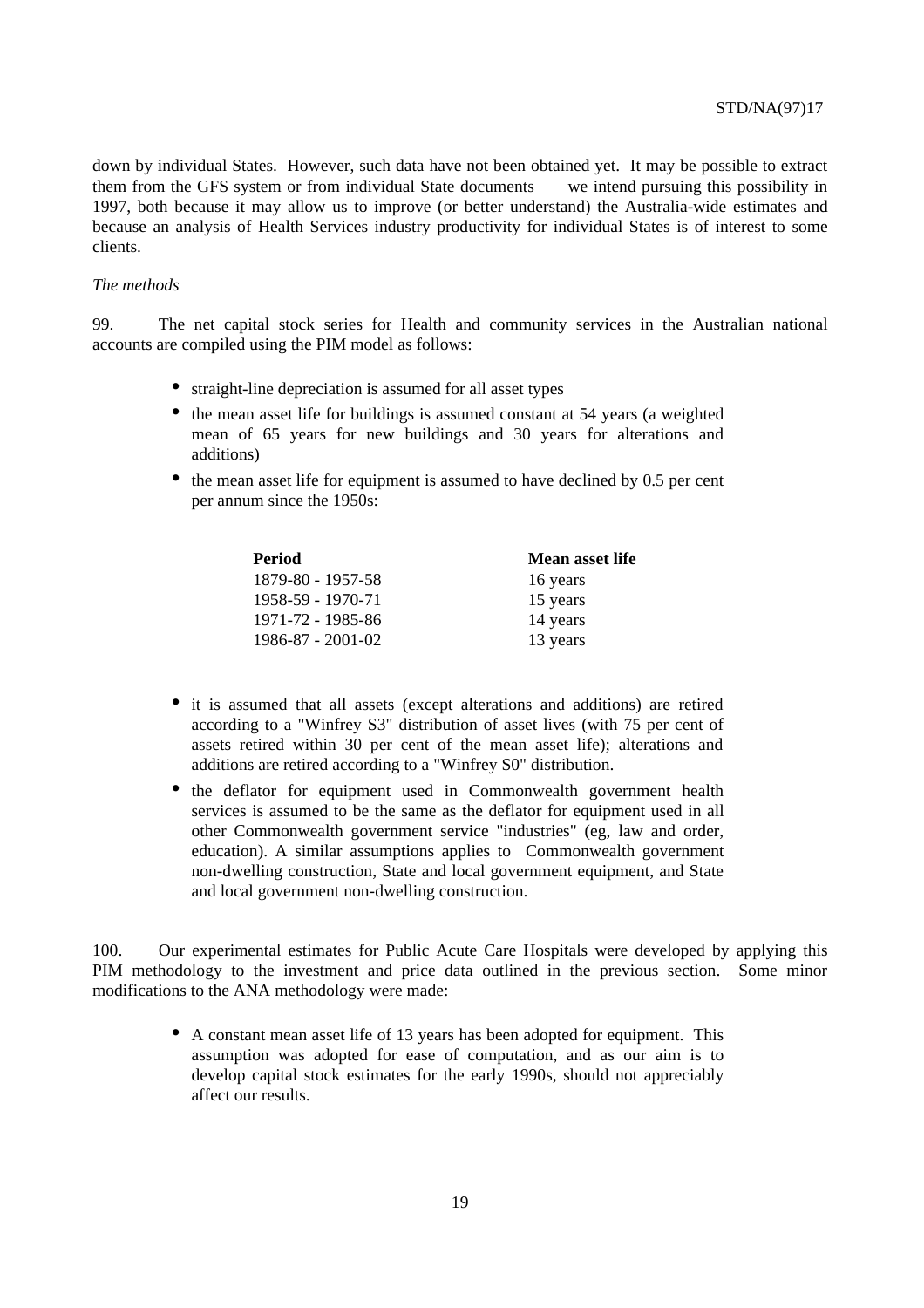• In order to calculate retirements and depreciation, Public Acute Care Hospital investment prior to 1962 has been estimated as a constant proportion of investment for total Health (for which ANA data are available back to 1874).

101. The index of capital inputs for the early 1990s is calculated by indexing the total net capital stock (at constant prices) series. This, in turn, is calculated simply as the sum of the four component net capital stock series. Ideally, the component net capital stock series would be weighted together according to the user cost of capital — this issue will be examined in future work.

102. If we continue to use the national accounts methods as the foundation on which to construct our measures of capital inputs, we shall have to review (and may choose to modify) these assumptions to better reflect conditions in segments of general government health services such as public acute care hospitals, psychiatric hospitals and nursing homes. Moreover, the ABS's national accountants are undertaking a comprehensive review of their own methods during 1997 and 1998.

#### *Productive capital stock*

103. The Australian national accounts' net capital stock series measure primarily the economic value of capital, not the "contribution" of capital to production in such-and-such a period. An item of capital which is near the end of its life may have a low economic value (because it has largely been depreciated and the value of the future income stream it can generate is small), but it may still be used effectively in current-period production — an extreme example is a light bulb near its mean-time-to-failure.

104. If net capital stock is used as the capital input measure, the contributions of assets to production are assumed to decline at the same rate as the assets' decline in economic value (say, in conformity with a straight-line depreciation profile). While if gross capital stock is used, the decline in capital's contribution to production is not recognised at all until assets are retired.

105. As noted above, the ABS assumes straight line depreciation over an asset's service life to obtain its estimates of net capital stock. This is consistent with a flow of capital services that declines at a fixed linear rate, i.e. the flow of capital services from an asset declines by an ever increasing amount until the asset is retired. This implies that the productive capital stock should lie in between the gross and net capital stock. Accordingly, the ABS's multifactor productivity computations use a weighted average of the gross and net capital stock estimates, with weights of 1:1 for buildings and structures and 1:3 for equipment. For public acute care hospitals, we have used the same weightings of gross and net capital stocks.

#### Weighted average capital stock at constant prices - **non-dwelling construction**

 $= (0.5<sup>*</sup>net capital stock at constant prices) + (0.5<sup>*</sup>gross capital stock at constant prices)$ 

Weighted average capital stock at constant prices - **equipment**

 $= (0.75<sup>*</sup>net capital stock at constant prices) + (0.25<sup>*</sup>eros capital stock at constant prices)$ 

106. We have also used net capital stock for comparison purposes.

107. As discussed earlier, we also intend pursuing the possibility of constructing alternative estimates of the "productive capital stock".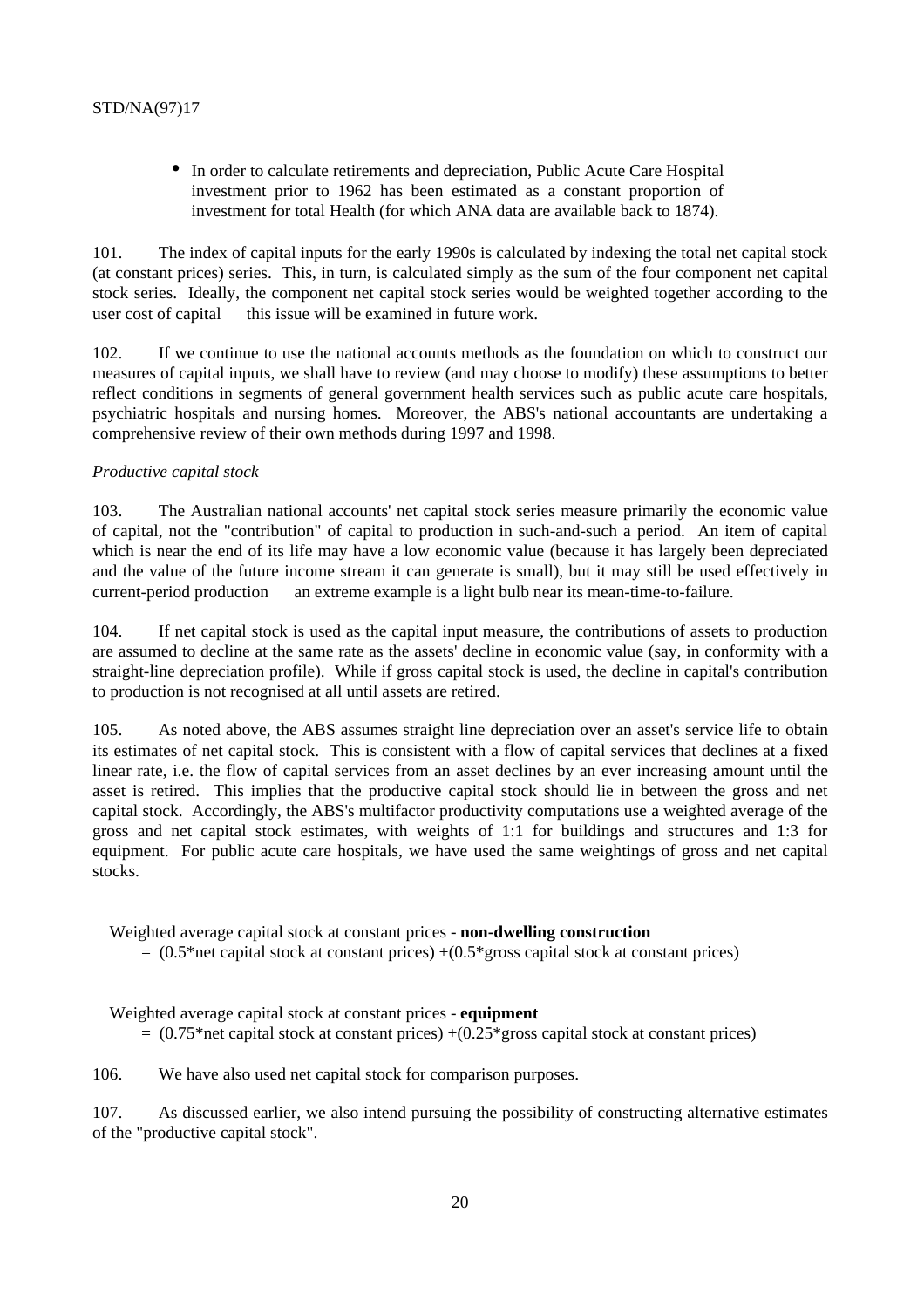#### Experimental Estimates of Capital Inputs

108. Our four experimental series (two asset types by two levels of government) for the net capital stock of public acute care hospitals show that:

- non-dwelling construction assets are of a far greater magnitude than equipment assets; and
- State and local government net capital stock is of a far greater magnitude than Commonwealth government capital stock, which has declined over recent years.

109. The experimental estimates for output and labour are focused on the early 1990s. The estimated growth in productive capital stock (derived by averaging gross and net capital stock) and net capital stock between 1989-90 and 1994-95 are shown in table 4.

110. For further comparison, the weighted average series for General Government Health Services for the same period is also included in table 4. Hospitals have shown slightly higher capital stock growth throughout the nineties than the total health sector. It is expected that this will be shown to have been caused by a winding back of other services traditionally covered by this category.

| Year    | <b>Public Acute</b><br><b>Care Hospitals</b><br><b>Net capital stock</b><br>(percentage<br>growth<br>from previous<br>year) | <b>Public Acute Care</b><br><b>Hospitals -</b><br>Weighted average of<br>net and gross<br>capital stock<br>(percentage growth<br>from previous year) | <b>General Govt Health</b><br><b>Services -</b><br>Weighted average of net<br>and gross capital stock<br>(percentage growth from<br>previous year) |
|---------|-----------------------------------------------------------------------------------------------------------------------------|------------------------------------------------------------------------------------------------------------------------------------------------------|----------------------------------------------------------------------------------------------------------------------------------------------------|
| 1990-91 | 2.89%                                                                                                                       | 3.41%                                                                                                                                                | 3.22%                                                                                                                                              |
| 1991-92 | 4.03%                                                                                                                       | 3.72%                                                                                                                                                | 2.64%                                                                                                                                              |
| 1992-93 | 4.76%                                                                                                                       | 4.34%                                                                                                                                                | 2.82%                                                                                                                                              |
| 1993-94 | 4.23%                                                                                                                       | 4.46%                                                                                                                                                | 3.02%                                                                                                                                              |
| 1994-95 | 5.14%                                                                                                                       | 4.67%                                                                                                                                                | 3.00%                                                                                                                                              |

# **Table 4: Estimated Growth in Capital Inputs - Public Acute Care Hospitals**

#### Possibilities for Refining the Experimental Estimates Data and Methods

111. The experimental capital stock indexes for Public Acute Care Hospitals have allowed us to do a first-cut analysis of productivity. However, there are several directions in which we intend to further develop our experimental estimates over the coming months — these are discussed below.

#### *Sources of Segmental Price Data*

112. While our experimental estimates reflect investment data which relate specifically to public acute care hospitals, the price data used in deriving these estimates relate to all of general government health.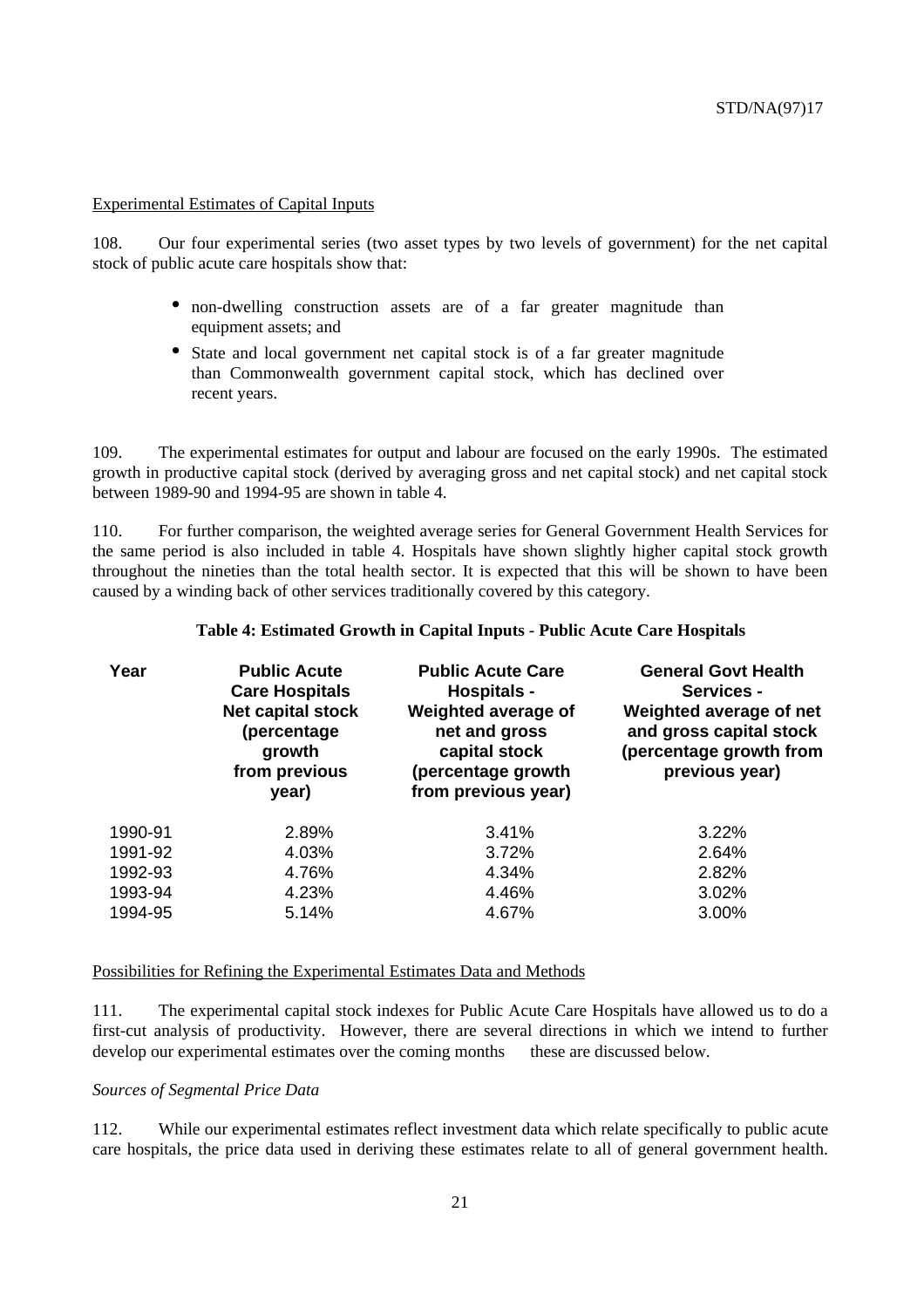Ideally, we wish to obtain *price deflators* for capital which relate specifically to the public acute care hospitals segment of government services. The national accounts provide distinct deflators for:

- the two levels of government (Commonwealth government and State and local government) and
- the two types of assets (equipment and non-dwelling construction)

but not for the different government service "industries" (so the deflator for health is the same as the deflators for, say, education and law and order).

113. This has two consequences. First, the deflators we have used for our experimental estimates reflect prices for a variety of capital items (eg, agricultural machinery) not relevant to health services. Second, even for capital items that are relevant to health services, the relative weights applied to the component price indexes are probably inappropriate.

114. Broadly, the national accounts deflators for government capital are compiled using the following price indexes:

#### *Equipment*

- producer price indexes for articles produced by manufacturing industry [APMI]
- import price indexes (IPI)

#### *Non-dwelling construction*

• a pseudo output price index for government non-dwelling building and using weighting data from the ABS's input-output tables.

115. If we were to attempt constructing deflators specific to the segments of government health services (such as public acute care hospitals), we would have to obtain both the low-level price indexes and suitable weights to combine those indexes.

116. We may attempt constructing weights based on such data sources as annual reports of service providers, studies by health economists and administrators and the ABS's Public Authority Finance [PAF] database system. But even if this were to yield deflators which, in our view, reflected more accurately the mix of capital items used by, say, public acute care hospitals, that would not be the only consideration. Ultimately, our experimental estimates of outputs, inputs and productivity must be co-ordinated with corresponding estimates for other public and private sector industries *within an input-output framework* to yield economy-wide estimates — this requirement may constrain the degree to which we can choose data construction methods specific to particular industries.

#### *Combining the Estimates of Different Asset Types*

117. To obtain an index of overall capital input to hospitals, the different assets should be weighted together according to the capital services they provide. Capital stocks of the different asset types are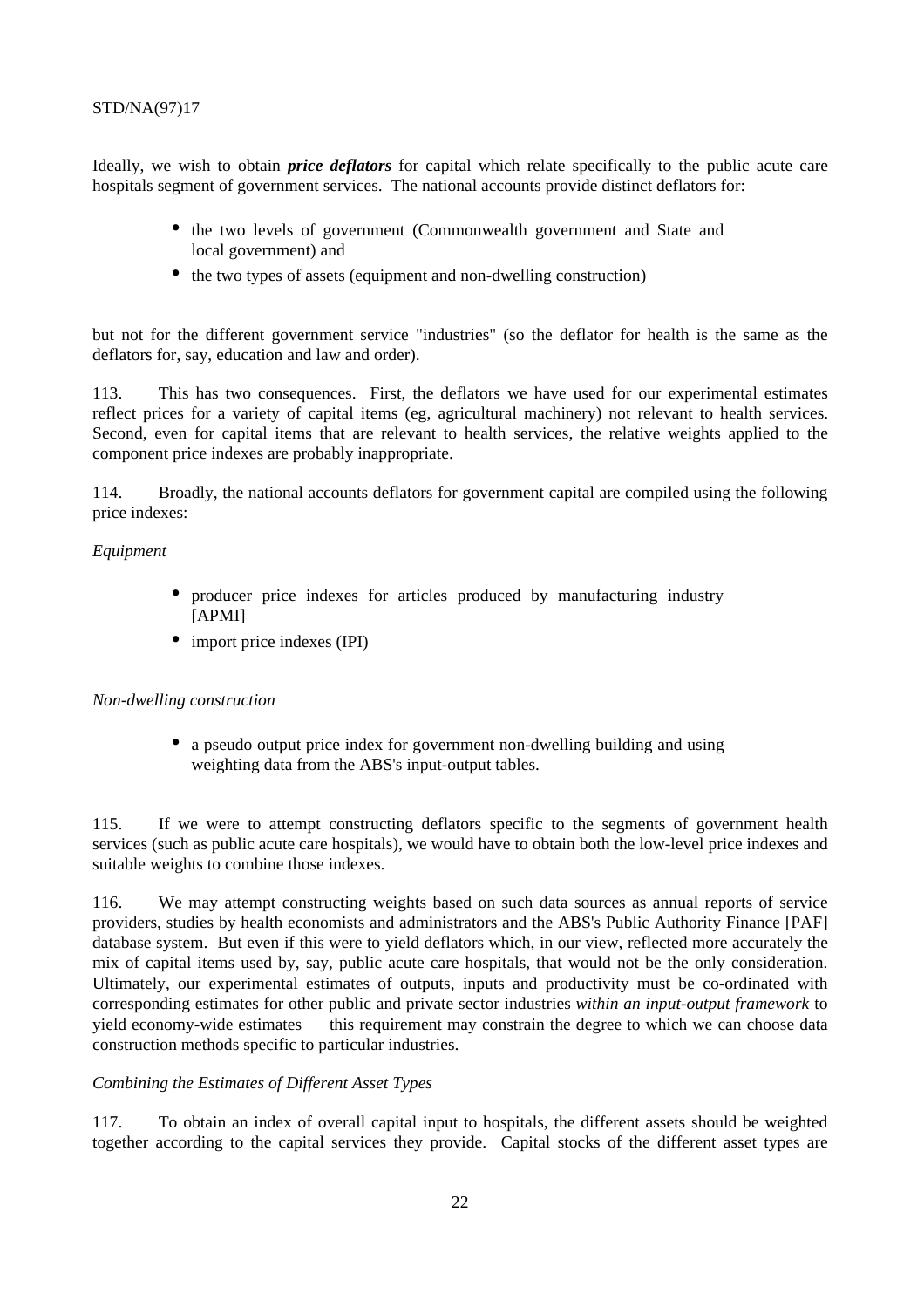usually combined as a Tornqvist index, using rental prices as weights. Rental prices can be calculated using measures of price change, the internal rate of return, economic depreciation and the effects of tax laws, and also potentially investment allowances and the Tobin "Q" ratio.

118. The Australian national accounts, in estimating multifactor productivity for the market sector, adopt a simplified rental price formula that includes only price change, depreciation and the internal rate of return:

The basic formula for rental prices is:

 $C = P * (r + d) - O$ 

where

C is the rental price of capital P is the price deflator for new capital goods r is the nominal rate of return d is the average rate of economic depreciation [= total annual depreciation divided by the net capital stock  $(K)$ ] and Q is the revaluation of assets due to inflation in new goods prices (i.e. change in P).

An *internal* rate of return can be solved for, by assuming Y=CK, where Y is capital income, and rearranging the equations to obtain:

 $r = Y/KP - d + O/P$ 

Sometimes, for simplicity, market interest rates are used to proxy the rate of return

Indexes of stocks of each asset type are combined into a Tornqvist index, using rental prices as weights.

119. The methodology (namely, the calculation of an internal rate of return) does not translate readily to the general government sector. In other studies, such as the report of the National Health Ministers' Benchmarking Working Group (1996), the market interest rate has been used to proxy the rate of return in calculation of the user cost of capital.

#### Testing Our Experimental Estimates and Future Work

120. Australian and overseas experience shows that PIM estimates can diverge appreciably from the true levels of capital stock — the estimates are sensitive to errors in the investment series and, especially, to errors in assumptions about asset lives. We have used other data to test the plausibility of our PIMbased estimates; the results are available on request.

121. Work we shall undertake in the future includes:

(a) Compiling aggregate estimates of capital stock, by weighting the individual asset types according to the user cost of capital specific to those asset types.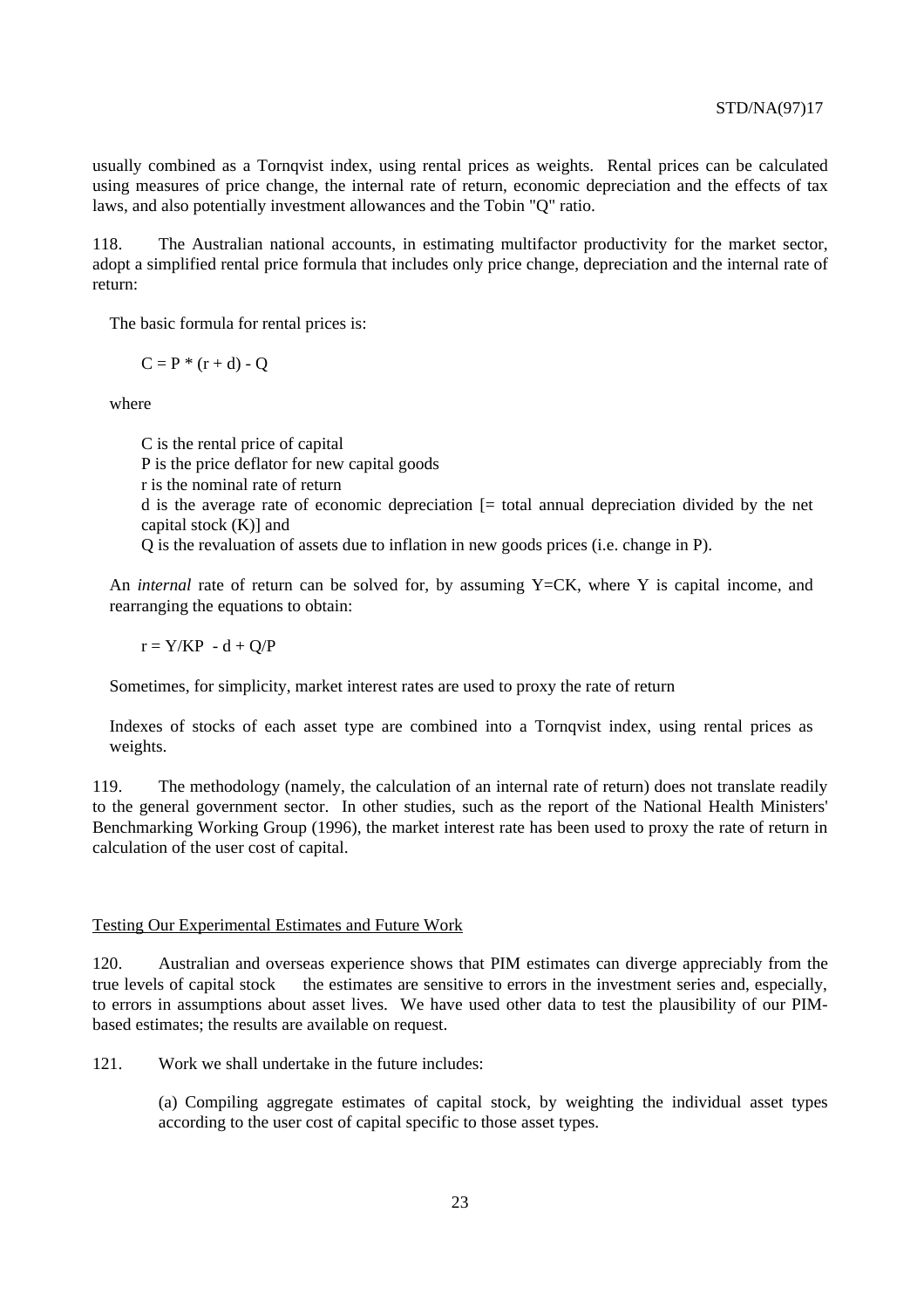(b) Testing the sensitivity of our experimental results to assumptions and alternative data constructions by:

- varying the mean asset lives
- varying the deterioration and retirement profiles
- compiling price indexes specific to public acute care hospitals (or at least specific to government health services)
- assessing quality adjustment bias in capital goods price indexes
- exploring the consequences of departures from perfect competition in the markets for capital inputs.
- attempting some adjustment for variations in the utilisation of capital.

#### **H. Intermediate Inputs**

122. The experimental output estimates described in this paper are essentially estimates of gross output. The following section describes how estimates of intermediate inputs might be derived for this segment of the Health Services industry. Once estimates of intermediate inputs are available productivity analysis can be conducted and estimates of value added derived.

#### Treatment of Private Medical Services in Public Hospitals

123. In the national accounts, transactors and their associated transactions are classified to institutional sectors. For medical services provided by medical practitioners, this raises some issues and potential differences in treatment for measuring output for national accounts purposes and for Health Services industry analyses of output and productivity. Specifically, one important issue that needs to be addressed is the input, and associated output, of medical officers providing services to patients (either public or private) in public hospital beds, but not explicitly employed by that hospital.

124. The medical services provided by non-salaried medical practitioners in public acute care hospitals are of two types:

**Type 1** services provided by visiting medical officers who are "contracted" by hospitals to provide services to public patients in hospitals.

**Type 2** services provided to private patients. Private patients are those who are treated by a doctor of their choice (as opposed to a hospital nominated doctor) or choose to be accommodated in a single room. These patients are billed directly by the medical practitioner for services provided although charges for such private medical services are reimbursed up to 100 per cent of the Medicare schedule fee for service through a combination of Medicare and private health fund rebates, and not included in hospitals' recurrent expenditure figures. Although Medicare data on in-hospital services are available, they are not sufficiently detailed to allow the allocation of costs to individual hospitals or groups of hospitals.

125. The issue of services provided to private patients is significant. In 1991-92, "private patients" accounted for 21.1 per cent and "public patients" accounted for 69.4 per cent of patients in public acute care hospitals, as can be seen from table 5.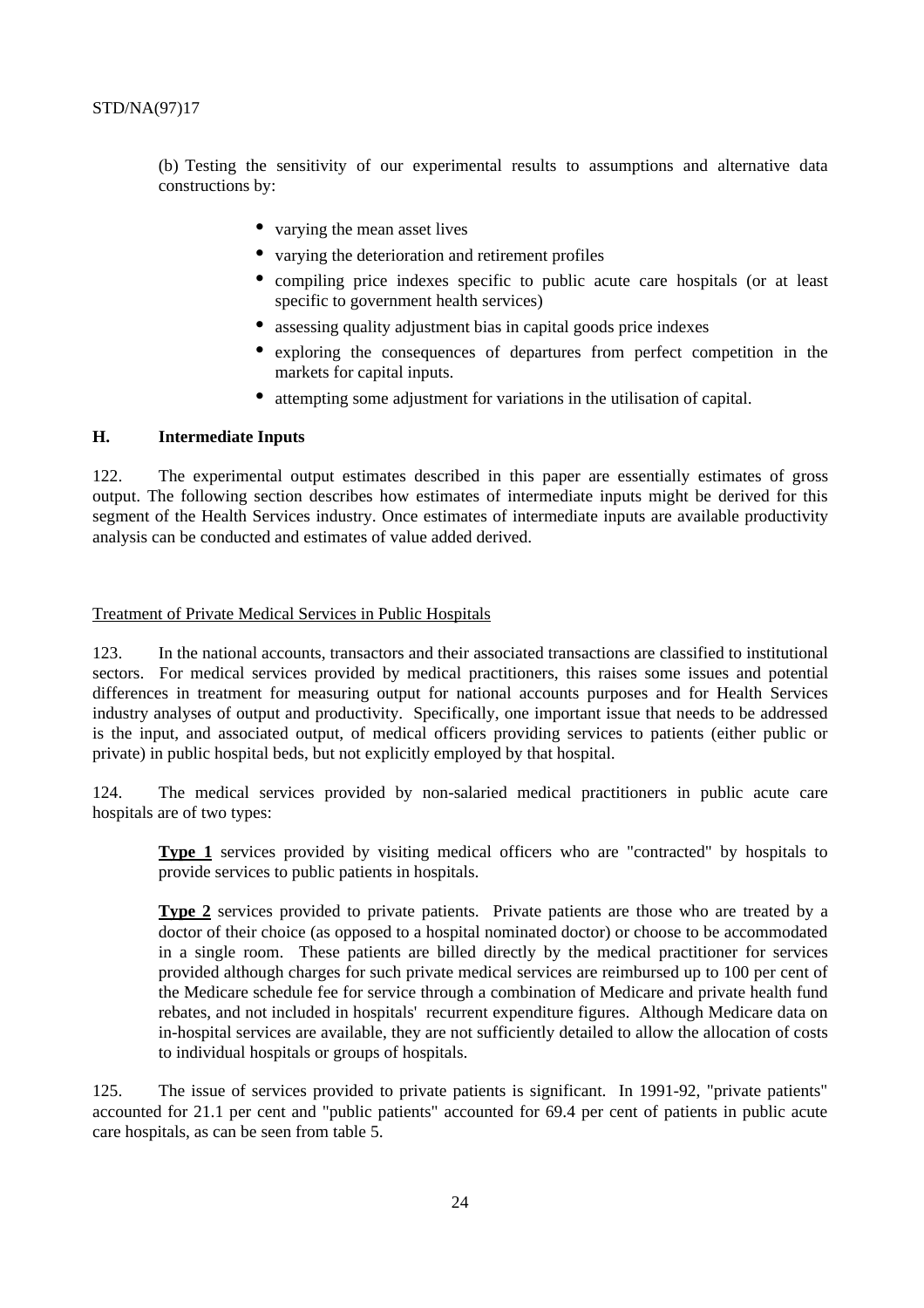| <b>Patient Charging Category</b> | per cent |
|----------------------------------|----------|
| Public                           | 69.4     |
| Private                          | 21.1     |
| Nursing Home Type                | 73       |
| Other                            | 2.2      |
| <b>TOTAL</b>                     | 100      |

# **Table 5: Public Acute Hospitals (Shares of patient population, 1991-92)**

Source: Hospital Utilisation and Costs Survey

#### *Conceptual Issues*

126. In the national accounts, the appropriate treatment of **Type 1** Medical services, (given that the visiting medical officers are independent economic agents engaged by the hospital to provide a service and are not employees of the hospital) would be to regard them as the purchase of a service from outside the establishment and consequently as a component of intermediate consumption. Such services would therefore be reflected in hospital gross output but not in value added by the hospital.

127. This point is clarified in SNA93:

*The boundary between intermediate consumption and value added is not a rigid one fixed purely by the technology of production. It is also influenced by the way in which production is organised and distributed between different establishments and enterprises. If an establishment obtains the services from outside instead of from ancillary activities, its value added is reduced and intermediate consumption increased, even though its principal activity remains completely unchanged. [SNA93 (paras 6.176-177)].*

128. In the case of **Type 2** Medical services, the appropriate national accounting treatment is less clear. Since the contract for supply of medical services is between the medical practitioner and the private patient, the role of the hospital in this transaction is unclear. While the hospital is the supplier of the capital and other labour inputs involved in the patient care episode, it appears that the medical service element in this case should not be included as a component of the gross output of the hospital.

129. For Australian health services analysts, the national accounting approach does not appear appropriate:

- For Type 1 medical services, the 1991-92 HUCS classifies payments to visiting medical officers as salary payments, whereas the national accounting view would regard this payment as an intermediate expense.
- For Type 2 medical services, it appears the desired approach is to incorporate the costs and presumably the output associated with private medical practitioners services to private patients in an overall measure of hospital activity. This contrasts with the National Accounting view which would appear to regard them as independent economic agents whose productive activity is recorded in another sector. For example, the Department of Human Services and Health Casemix Education Series Publication, The Costing Bridge: Data Issues in Product Costing (pp79-81) emphasises the potential difficulties but importance of including medical costs (costs associated with the labour input of doctors) in product costing studies. It states that while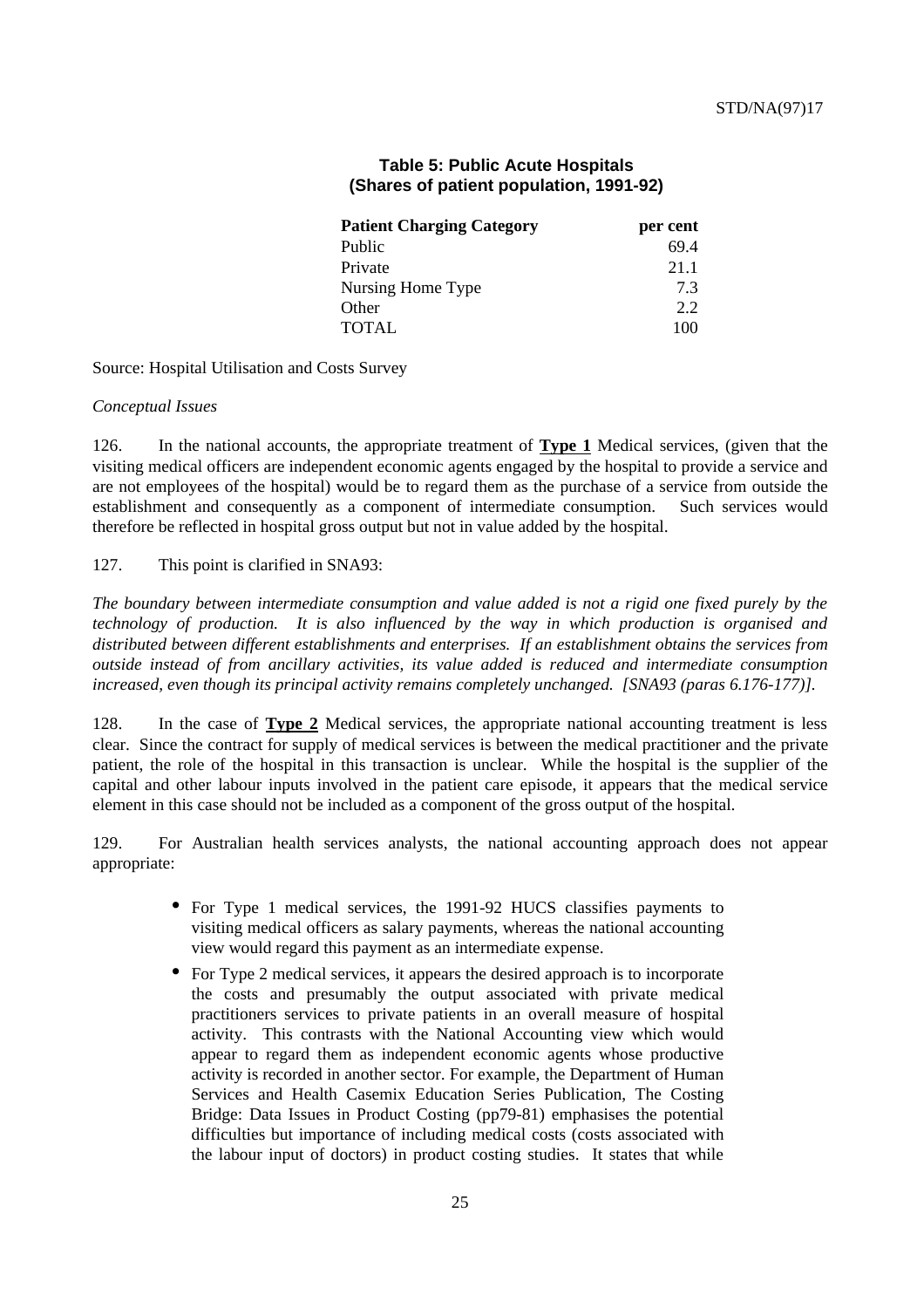much of these costs (especially for private hospitals) will not appear in hospital accounts, use of other data sources such as private patient billing systems is needed. Similarly, the First National Report on Health Service Performance Indicators, indicates that a proposal for dealing with medical costs was endorsed at the March meeting of NHMBWG. In summary, the method "converts" actual medical costs to those which would be required if 100 per cent of bed-days were for public patients. Again the approach is that the measurement for hospitals should reflect the activity of private medical practitioners.

# *Data Issues*

130. In practical terms, consideration must be given to how the input (or output) of private medical services are reflected in the experimental output indicators, input measures and productivity estimates.

131. For labour input measures based on ABS employer surveys only salaried doctors (that is, those medical practitioners who are "employees" of the hospital) will be included. Therefore, they would exclude visiting medical officers who are contracted on a fee for service basis and would not be regarded as employees. Similarly, these measures would not account for the medical input to private patients.

132. In constructing estimates of productivity, it is essential to ensure estimates of inputs and outputs have consistent coverage. This means that we must be able to match estimates of inputs and outputs either by including all output and "non-employed" labour inputs, or by discounting the level (or total value) of gross output by the expenditure of contract services.

133. This discussion is chiefly concerned with the treatment of Type I services, namely visiting medical officers "contracted" to public hospitals to provide services to public patients. As discussed above, the planned treatment of the input of private medical specialists is to consider it as a third, intermediate, input separate from the labour and capital measures already derived, to match the output indicator produced in this study.

134. In terms of gathering data, the Hospital Utilisation and Costs Study (HUCS) 1991-92 contains published data relating to the average recurrent expenditure (\$) per adjusted separation for salaries, wages and related payments for the following hospital staffing categories: salaried medical officers, visiting medical officers, nurses, diagnostic and health professionals, administrative staff, domestic staff.

135. Coupled with data for total adjusted separations for 1991-92, it is possible to construct the total recurrent expenditure for each staffing category. This will give an idea of the relative size of the input of VMOs in comparison to the employed staffing categories already included in our experimental estimates, as well as producing a measure of the total expenditure by public hospitals on Type I (contract) services. Table 6 shows data from the 1991-92 HUCS publication for public acute care hospitals - Australia: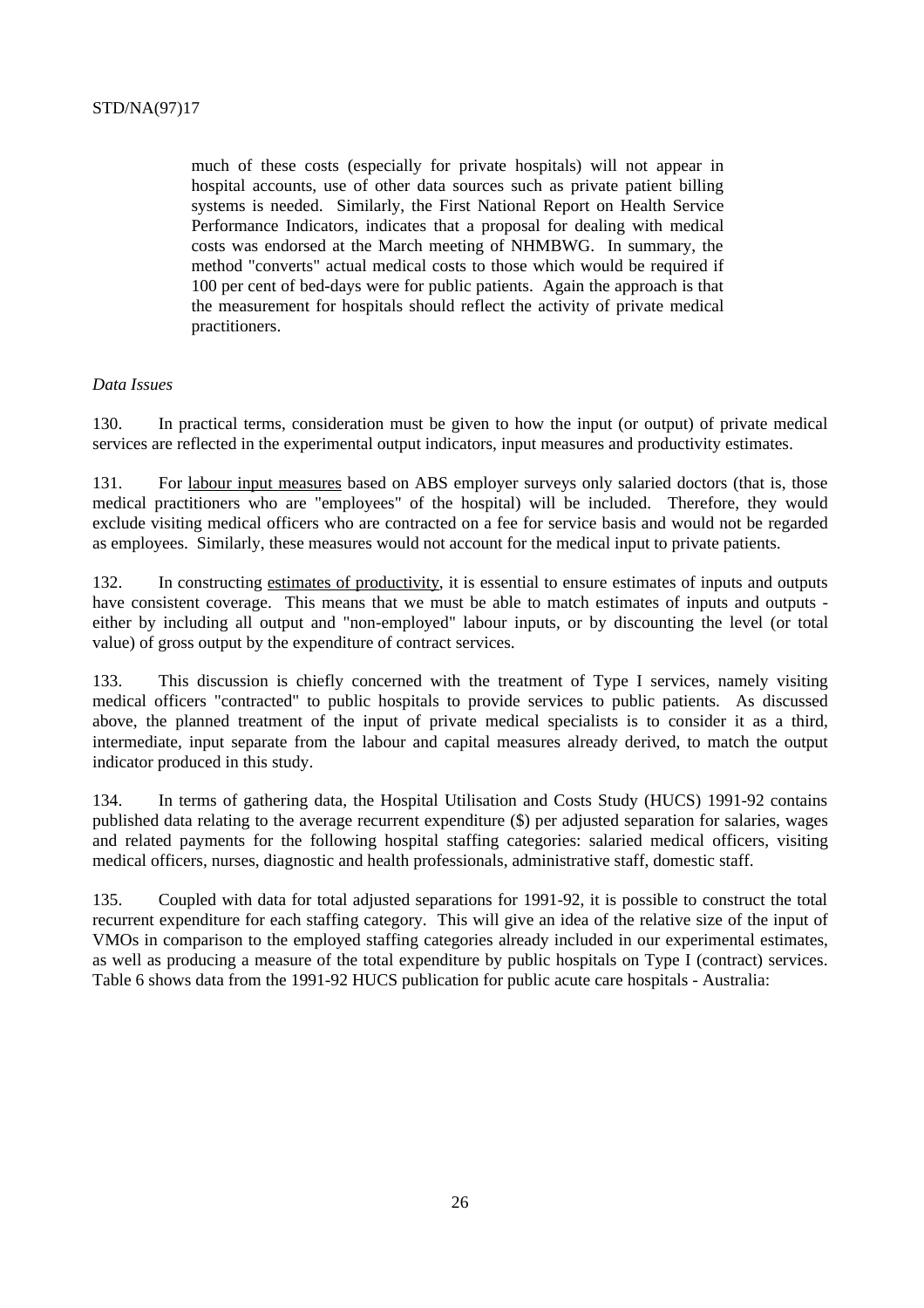|                                  | Recurrent<br>expenditure      | <b>Total</b><br>expenditure | % of total<br>expenditure |
|----------------------------------|-------------------------------|-----------------------------|---------------------------|
| <b>Staffing category</b>         | $(\$)/\text{adj}\$ separation | \$ millions                 |                           |
| <b>SMO</b>                       | 200                           | 789.5956                    | 12.51                     |
| <b>VMO</b>                       | 118                           | 465.8614                    | 7.38                      |
| Diagnostic & health professional | 213                           | 840.9193                    | 13.32                     |
| Nursing staff                    | 705                           | 2783.3245                   | 44.09                     |
| Administrative & clerical        | 154                           | 607.9886                    | 9.63                      |
| Domestic & other                 | 209                           | 825.1274                    | 13.07                     |
| Total                            | 1599                          | 6312.8168                   |                           |
| Total adjusted separations:      | 3947978                       |                             |                           |

# **Table 6: Public Acute Care Hospital Expenditure**

#### **Source: AIHW Hospital Utilisation and Costs Survey (1991-92)**

136. The table indicates that in 1991-92 the total expenditure on visiting medical officers in public hospitals was \$466 Million, or 7.5% of the total expenditure on wages and salaries for public acute care hospitals.

137. The figures in the table above give the relative size of the intermediate input of contract medical labour to public hospitals, allowing the incorporation of visiting medical officer input into the existing measures of input and output. This approach ensures a level of consistency between the experimental measures of input and output in any studies of public hospital productivity.

#### Other Intermediate Inputs

138. Our experimental work has so far taken account of only two classes of inputs to public acute care hospitals, namely labour and capital. Of course, hospitals use a wide variety of goods and services produced by other industries. If we were able to compile suitable estimates of the other intermediate inputs, we could use these estimates with estimates of inputs of VMOs, labour and capital.

139. In principle, the estimates of goods and services flows between industries are all recorded in Input-Output tables. In practice, however (as we have also observed when discussing output and capital estimates), the Australian Input-Output tables are at a much coarser level of aggregation than we require for our study. It may be possible to use ratios derived from Input-Output tables to provide some broad indicator of the proportion of intermediate inputs to outputs for, say, government health services in total but we would not be able to obtain accurate estimates of the trends in those proportions for segments of government health services such as public acute-care hospitals.

140. Two data collections conducted by the ABS may assist our analysis of intermediate inputs. The first is a survey of the amounts spent by government agencies on (among other things) goods and services produced by other industries. This survey is conducted in the base years used for national accounts constant price estimation (eg, 1989-90 and 1994-95). At the time of writing, the 1994-95 data had not been processed, but when they are, it may be possible to ascertain broad trends in current-price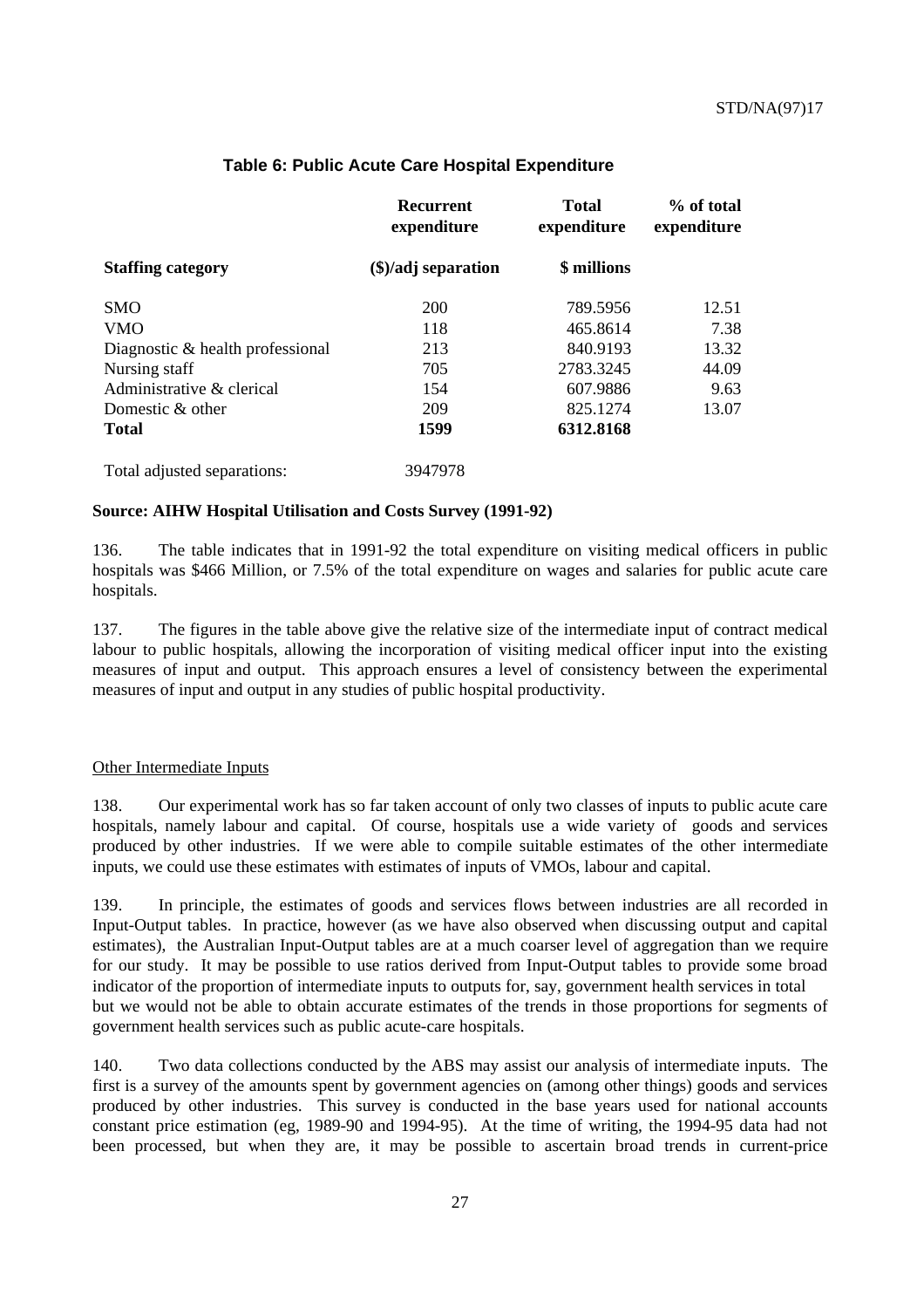intermediate inputs. The second is a price index for the goods and services supplied to public hospitals. This index has been compiled for the early 1990s, and may assist us to compile constant price estimates of intermediate inputs.

# **I. Conclusion**

141. The experimental estimates of outputs and inputs presented in this paper are a first step toward the ABS's goal of improving the measurement of non-market segments of the economy. Better definition and measurement of non-marketed output would not only facilitate productivity analysis but would also contribute to improving the estimation of output for the Australian National Accounts. However, as can be seen from our preliminary analysis of public acute care hospitals, many problems arise when attempting to measure non-marketed segments of the economy including: adjusting for changes in the quality of inputs and outputs, defining the boundaries between producers, establishing prices or other weights for aggregating outputs and inputs, obtaining data of adequate quality, and defining and constructing suitable output or activity indicators.

142. While acknowledging these difficulties, the ABS plans to expand its analyses to encompass first the remainder of the Health Services industry then other government-funded service provision, public administration and defence. The results of these analyses, which will be made available over the next two to three years, should provide a foundation from which the ABS can continue to meet the needs of economic analysts, policy makers and other users and refine its own methodological practices.

Analytical Services Section Methodology Division Australian Bureau of Statistics

May 1997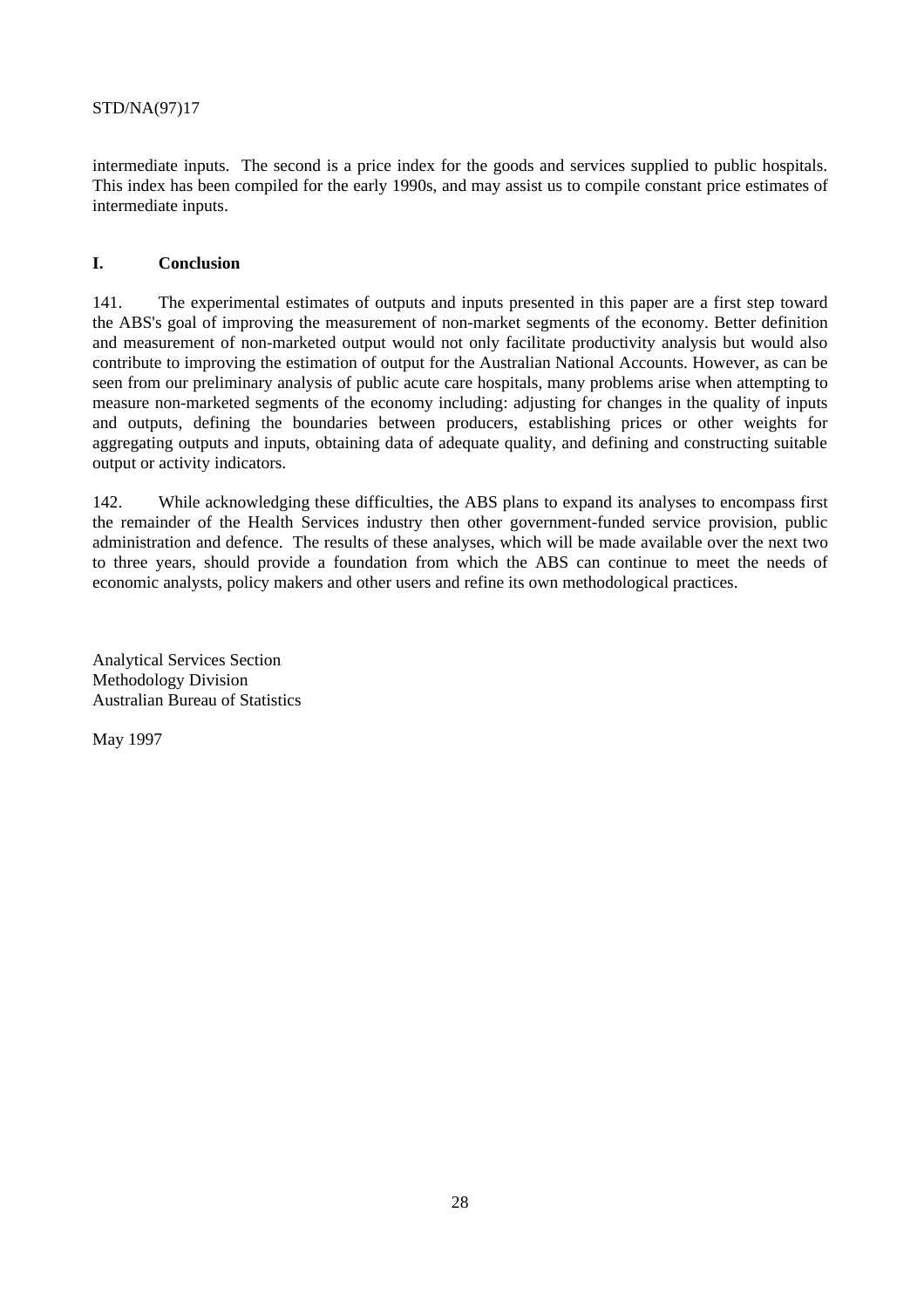#### **ENDNOTES**

(1) NHIM: Definition of Health Event Entity and Related Classifications

Health and Welfare Service Event: an instance of an event which is part of the delivery or receipt of health and welfare services and care. These events include delivery of community programs, consultations with service providers, diagnoses, treatments, operations, delivery of care and rehabilitation, delivery of palliative care, counselling services and voluntary care.

Health and Welfare Service Event Type: a classification system for Health and Welfare Service Events. Individual event types are known as Component Health and Welfare Service Event Types, and the grouping of these is referred to as an Aggregate Health and Welfare Service Event Type.

Component Health and Welfare Service Event Types: a classification system for the events, services and activities that occur within the health and welfare system

Aggregate Health and Welfare Service Event Type: the grouping or aggregation of one or more than one, health and welfare events, often into a known service. These services are often composite structures, comprising individual events, other services or activities.

An example of an Aggregate Health and Welfare Service Event Type is the classification of a "consultation" with a general practitioner (rather than the actual instance of a consultation), which may include elements of a "diagnosis" and a "treatment", being classifications of a Component Health and Welfare Service Event Type.

(2) Inpatients refers to admitted persons and outpatients to non-admitted persons.

(3) The 1994-95 National Hospital Morbidity (Casemix) data base covers public acute hospitals for Australia and private acute hospitals in New South Wales, Victoria, Queensland, South Australia, Tasmania and the ACT. The data were collected through a census of State and Territory health authorities. The data used in this report is based on data reported in the *Australian Casemix Report on Hospital Activity 1994-9* which is in turn drawn from the National Hospital Morbidity (Casemix) data base. Many of the limitation of the data discussed below apply to the data presented in the report and not to the source data base.

The data for private hospitals contained in the *Australian Casemix Report on Hospital Activity 1994-95* will be of use later in the ABS productivity project when we shall compile estimates for other segments of the health industry. In this stage of the productivity project we focus on the data relating to public acute hospital inpatient care which is available from this report.

Inpatient activity measures consist of data on separations, bed days, same day separations, average length of stay and costs by 667 Diagnosis Related Groups (DRG) codes. These activity measures are available at both the national and State levels. A consistent classification system (AN-DRG Version 3.0) is used over all three years. Cost data are estimates based on results of National Costing Study, which is discussed in the following section.

The 1993-94 and 1994-95 data systematically exclude non-acute and sub-acute episodes of care, while this is not the case for 1991-92 and 1992-93.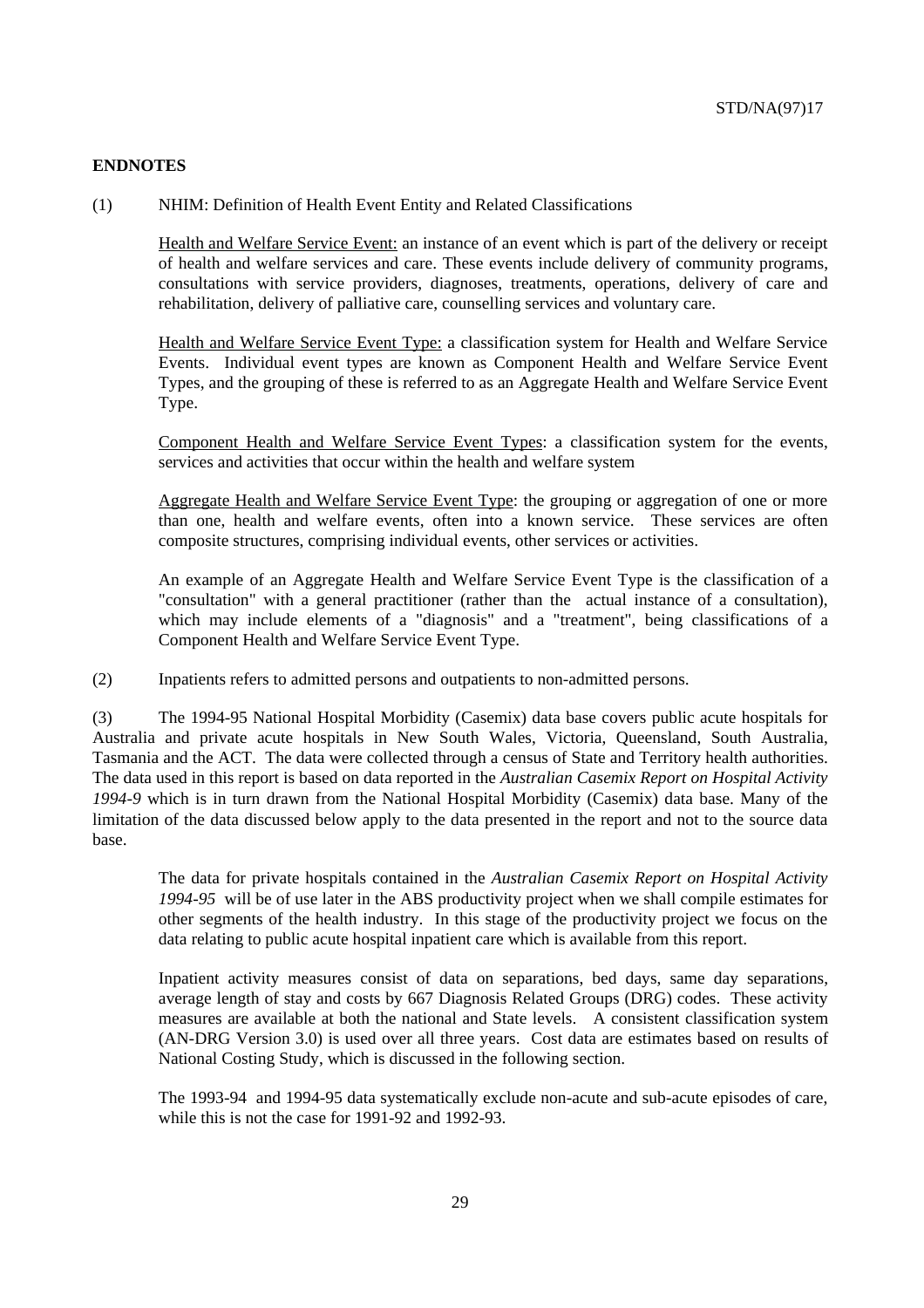(4) The report of the *Commission of Inquiry into the efficiency and administration of hospitals* (the "Jamison Report") provides information for the following items for each State/Territory and for repatriation hospitals over the period 1970-71 through 1978-79 :

Public acute hospital outpatient services per 1000 population (assuming three treatments per visit for Victoria and South Australia)

Public acute hospital inpatient occupied bed days per 1000 population

Public acute hospital inpatients treated per 1000 population

This data can be converted to an activity measure by multiplying by population data.

(5) The Hospital Utilisation and Costs Surveys (HUCs) provide a comprehensive national dataset covering activity, financial and staffing data for health care institutions. Information on recurrent (noncapital) expenditures and revenues is collected. Costs are allocated between inpatients and non-inpatients using inpatient fractions (IFRACs) see Section 4.4.

HUCS covers the following types of institutions:

acute public hospitals

Commonwealth Department of Veterans Affairs Hospitals

public psychiatric hospitals

nursing homes and hostels for the aged and young disabled

private hospitals (limited data)

Data are collected from all State and Territory health authorities at the institution level. Medical costs associated with private patients are excluded from HUCS, although the 1991-92 study contains supplementary data on private patient medical costs.

HUCS includes activity data for both inpatient and non-inpatient services. The reported data refer to all activities of acute care hospitals, not just acute care episodes, and so the inpatient data differ from those reported in the Hospital Morbidity (Casemix) Database.

HUCS were conducted by AIHW for 1985-86, 1987-88, 1989-90 and annually from 1991-92 (the last published report relates to 1991-92), although there were appreciable changes in the data collected and definitions. From 1991-92, the definitions applied are those in the National Health Data Dictionary.

(6) National Costing Study & AN-DRG Cost Weights

The National Costing Study provides estimates of average total costs, component costs (e.g. ward nursing, medical, pathology, drugs, catering, depreciation), standard errors, average length of stay and cost weights for each DRG. The cost weight for each DRG is an estimate of the average cost of an episode for that DRG relative to the average cost of all episodes.

The study is based on a survey of public and private acute care hospitals with more than 50 beds it included 68 public and 29 private hospitals, stratified by public/private, metropolitan/ non-metropolitan,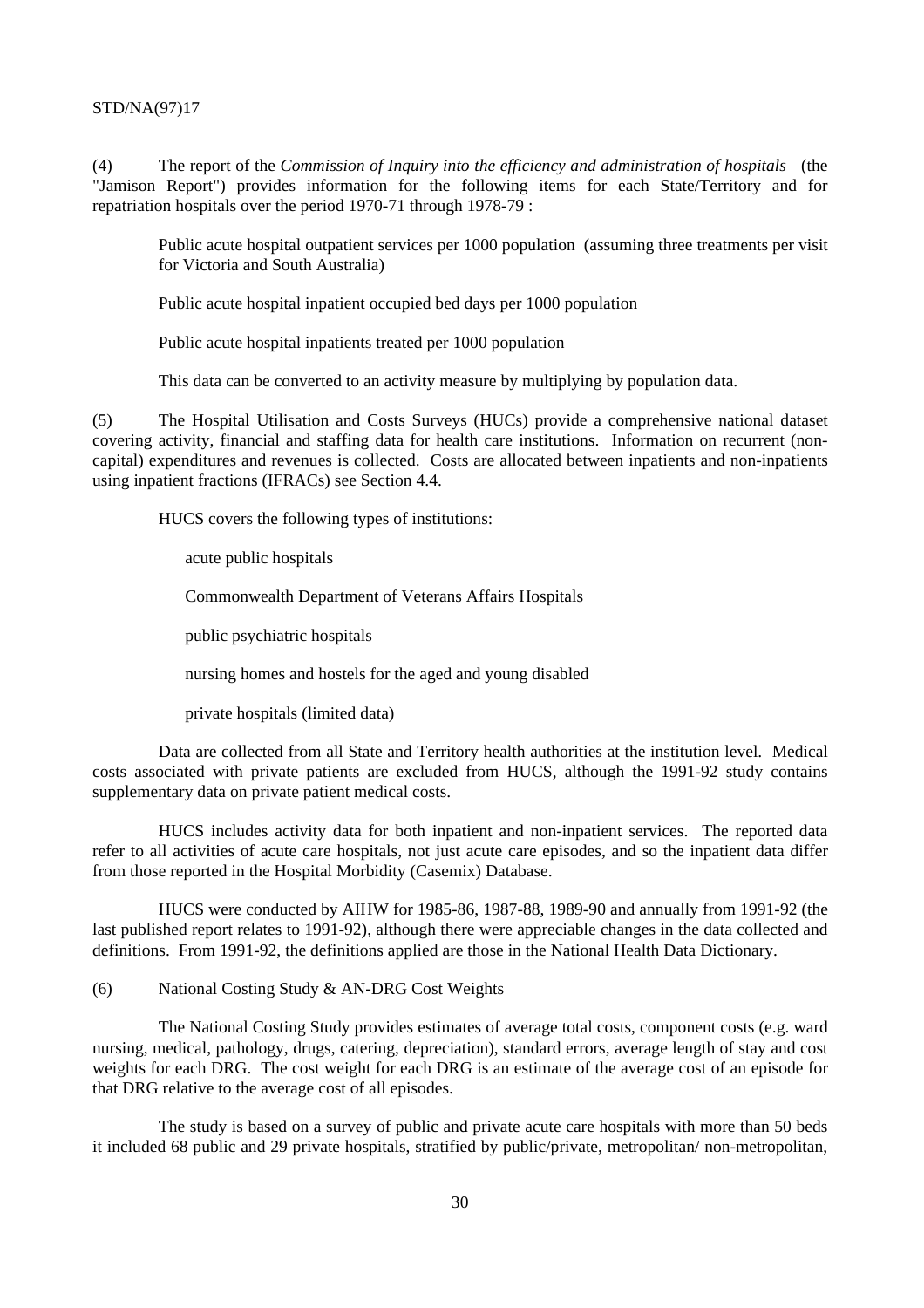State and size of hospital (number of beds). Smaller hospitals were excluded from the survey, as it was believed that their costs are not representative of the majority of hospitals. This exclusion introduces an inconsistency between the activity dataset and the cost weights dataset.

Separate tables are published in the *Report on the Development of AN-DRG Version 3 Cost Weights* for public and private hospitals at the national level, and for public hospitals at the State level. Costing information is not separately reported for the ACT, Tasmania or the Northern Territory, as only one or two hospitals were sampled from each.

The casemix cost weights are derived using an approach termed "cost modelling", which produces average cost estimates for each DRG. Aggregate cost data from hospitals' general ledgers are assigned to a group of inpatient episodes which are classified in the same DRG. The latest cost weights were produced by DHFS by updating the 1992-93 National Costing Study using data collected more recently from the following related projects:

A price index was developed to measure the change in hospital input prices between December 1992 and December 1994. The AN-DRG Version 3.0 cost weights have been updated using this price index to reflect 1994-95 costs.

Service weights for diagnostic imaging, pathology, operating rooms, critical care and nursing services were compiled over 1994-95, and replaced the previous weights which were based on Maryland (U.S.A.) data. The 1992-93 National Costing Study included Australian service weights for nursing services, but these were also updated. Service weights are scales which provide resource use relativities by DRG for services provided in hospitals. In cost modelling they are used to allocate hospital costs for these services between DRGs.

For the remaining service areas, service weights continue to be based on the Maryland data, but were updated to Version 3.0 of the AN-DRG classification and reviewed by Australian clinicians.

Where substantial classification changes occurred, the data are supplemented by the results of a micro-costing study of 31 DRGs.

Where anomalies had been identified in the initial data collection, source data were resubmitted by hospitals.

(7) National Health Ministers' Benchmarking Report & IFRACs

According to the *National Health Ministers' Benchmarking Report,* inpatient fractions (IFRACs) were provided by State and Territory Health Authorities at the hospital level for Victoria, Queensland, South Australia, the principal hospital in ACT and for teaching and non-teaching groups of hospitals in Western Australia. For all other hospitals, the IFRAC was estimated using Health and Allied Services Advisory Council (HASAC) formula. The HASAC ratio which was established in 1971 is:

- 5.753 non inpatient treatments with one OBD
- \* 1.917 non-inpatient visits with one OBD

A consistent approach to estimating inpatient fractions was not used for all States. Further, the HASAC ratio differs considerably from the data supplied by State health authorities.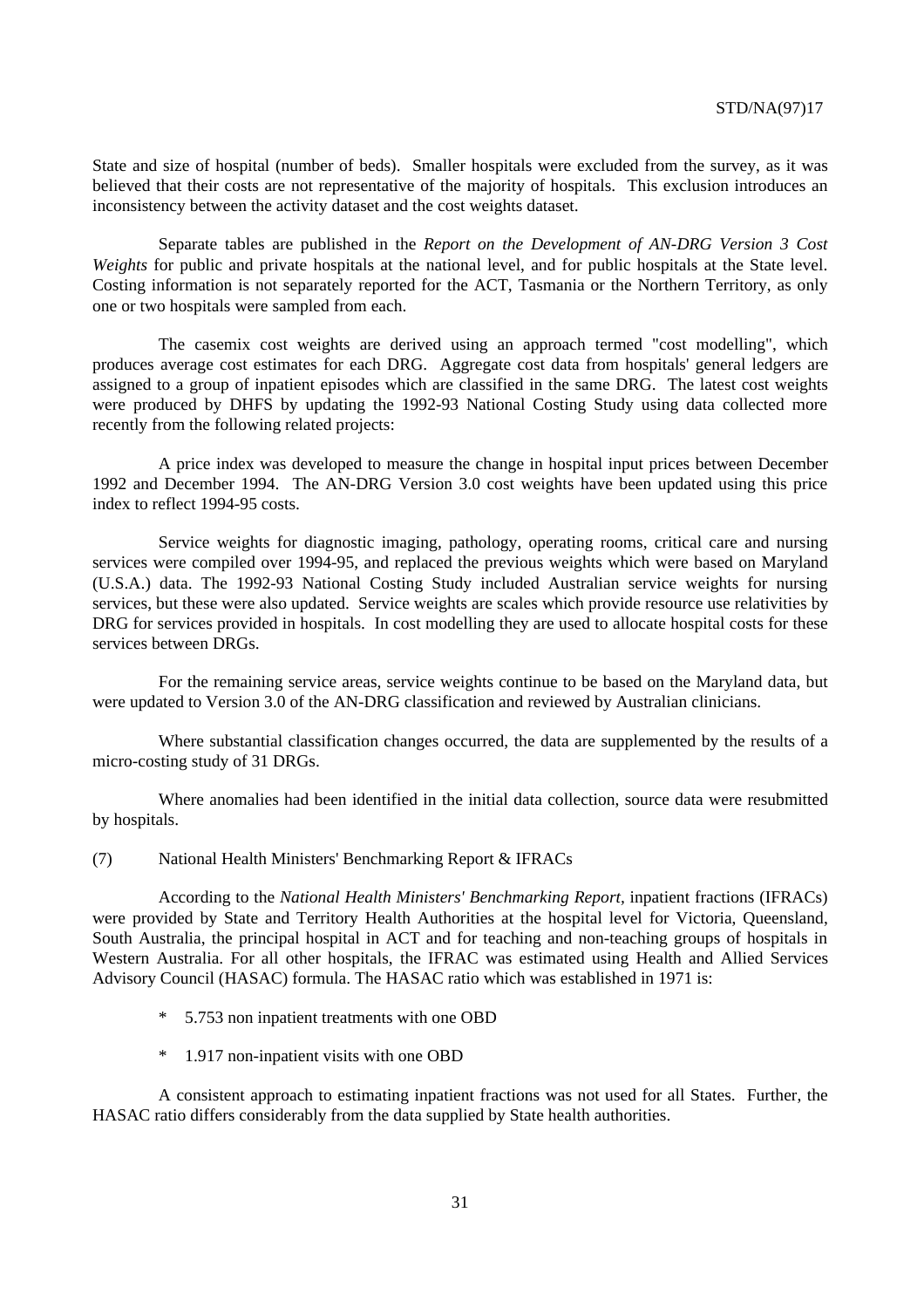The HASAC ratio leads to an Australia-wide IFRAC estimate of 73.9 per cent for 1993-94*.* A ratio of 7.102 non-inpatient treatments per OBD was derived from the hospital level IFRACs provided by Victoria, Queensland and South Australia only. This led to an estimated Australia-wide IFRAC for 1993- 94 of 77.6 per cent*.* The Report includes a further estimate of the Australia-wide IFRAC of 75.5 per cent, based on specific hospital IFRACs where supplied and the HASAC ratio elsewhere.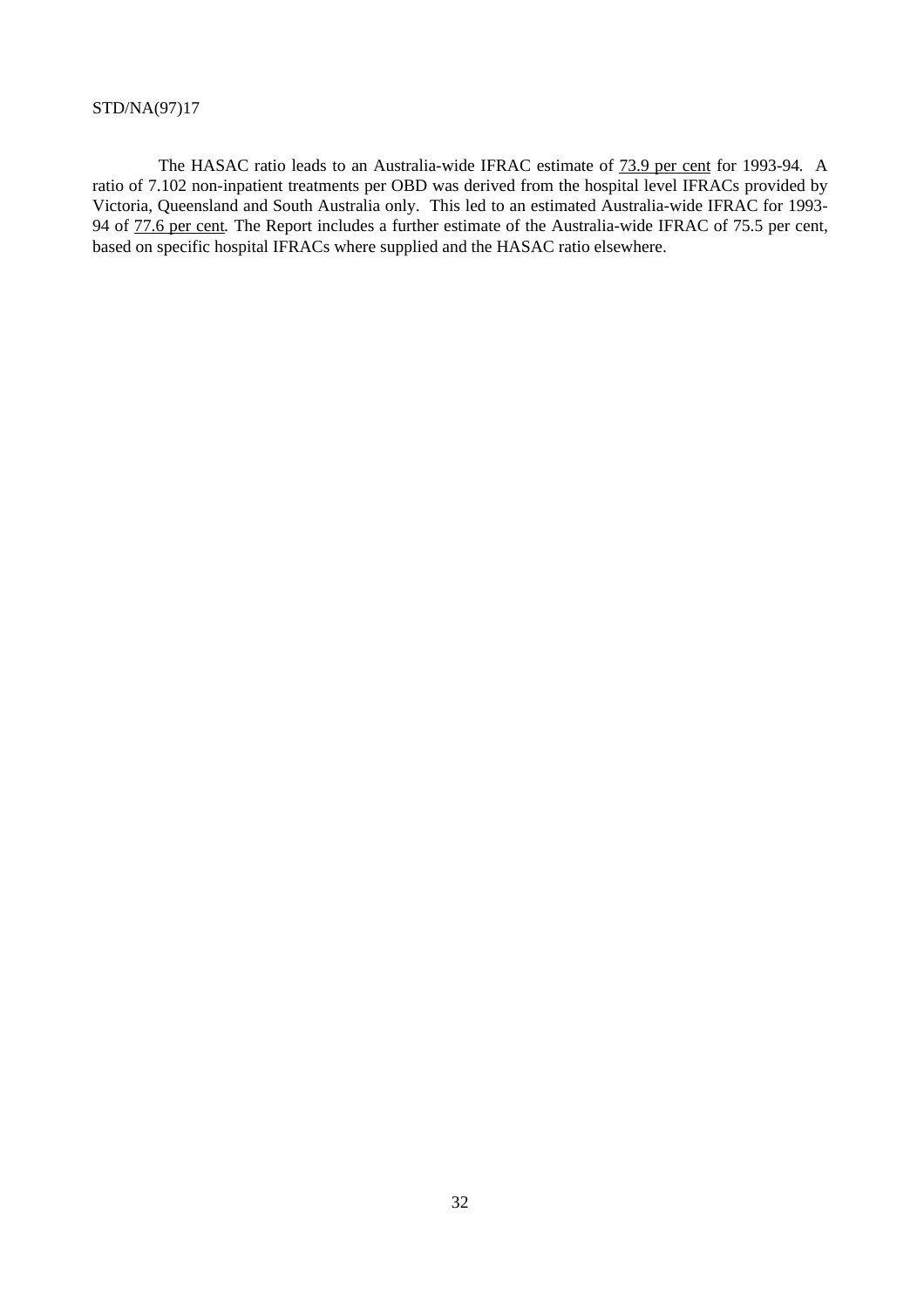#### **REFERENCES**

ABS , Australian National Accounts: Capital Stock,Cat. No. 5221.0

ABS (1989), Development of multifactor productivity estimates for Australia 1974-75 to 1987-8, Information Paper, Cat. No. 5229.0.

ABS (1993), Productivity, Prices, Profits and Pay: 1964-65 to 1989-90, Occasional Paper, Cat. No. 5239.0.

ABS, Estimates of Multifactor Productivity, Australia, Occasional Paper, Cat. No. 5233.0.

ABS, *Annual Report 1995-96*, Australian Government Publishing Services, Canberra

ABS (1996), *A Strategy for Services Statistics*, Paper prepared for Australian Statistics Advisory Council

ABS (1996 unpublished), Conceptual and Practical Issues in Measuring Real Outputs, Inputs and Productivity for the Public Sector. Discussion Paper.

ABS Cat. No. 5514.0 (1994), Government Finance Statistics - Concepts, Sources and Methods.

ABS (1985), Estimates of Depreciation and Capital Stock, Australia, Occasional Paper, No. 1985/3.

ACT Department of Health (1994), *Annual Report 1993-94.*

AIHW, National Health Data Dictionary, Volume 4.

Australian Institute of Health and Welfare (1996 and 1994), Australia's Health- The Biennial Report of the Australian Institute of Health and Welfare, AGPS, Canberra.

Australian Institute of Health and Welfare (1995), *National Health Information Model, Version 1*, Canberra.

Australian Institute of Health and Welfare (1991-92, 1989-90, 1987-88 and 1985-86), *Hospital Utilisation and Costs Study*, AGPS, Canberra.

Aspden, C. - ABS (1989), *Development of Multifactor Productivity Estimates for Australia*, Paper presented to Conference of Economists, Adelaide, 1989.

Bureau of Industry Economics (1986), *Manufacturing Industry productivity growth: causes, effects and implications*, Research Report 21, AGPS, Canberra.

Commission of the European Communities, International Monetary Fund, Organisation for Economic Cooperation and Development, United Nations, World Bank (1993),*System of National Accounts*.

Commonwealth Department of Health and Family Services (1996),*Australian Casemix Report on Hospital Activity 1994-95*, AGPS, Canberra (including disks).

Commonwealth Department of Health and Family Services (1996),*Australian Casemix Report on Hospital Activity 1993-94*, AGPS, Canberra (including disks).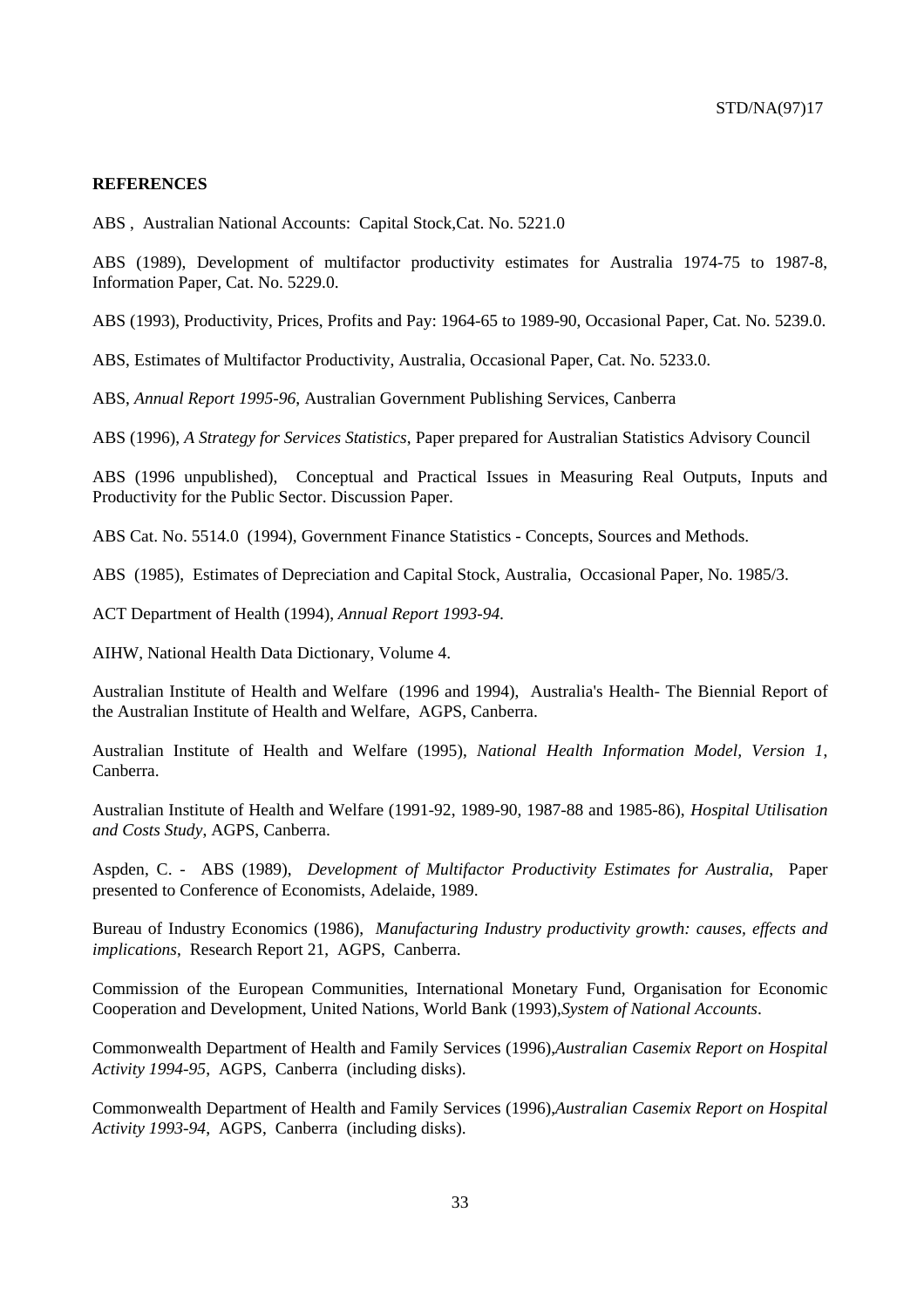Commonwealth Department of Human Services and Health (1995), *Report on the Development of AN-DRG Version 3 Cost Weights* (including disks).

Commonwealth Department of Human Services and Health (1994), 'Product Costing: the Costing of Health Care Services'*, The National Casemix Education Series,* No 4.

Commonwealth Department of Human Services and Health (1994 ), 'The Costing Bridge: Data Issues in Product Costing'*, The National Casemix Education Series,* No 4a.

Durand, Rene (1996) Developing Integrated Productivity Accounts in the Input-Output Accounting Framework: The Canadian Experience, Background paper prepared for the OECD Expert Workshop on Productivity.

Health Solutions (1994), Independent Assessment of Casemix Payments in Victoria, Volume 1: Main Report.

Grant and Lapsley, "The Australian health care system"

Gordon, Robert (1995) *Problems in the Measurement and Performance of Service-Sector Productivity in the United States*, in Anderson, Dwyer and Gruen (eds.) Productivity and Growth: Proceedings of a Conferenc*e* held at the H. C. Coombs Centre for Financial Studies, Kirribilli on 10/11 July 1995

Jamison, J. (1980), Commission of Inquiry into the Efficiency and Administration of Hospitals, AGPS, Canberra.

Johnson, L. "Choosing and index number formula", Cat. No. 1351.0, No. 1996/1

Johnson, T. and O'Dea, D, (1996) *Measuring General Government Output and Productivity: Issues and a Workplan for Australia*, conference paper presented to Joint UN ECE / Eurostat / OECD Meeting on National Accounts, Geneva, 30 April - 3 May 1996, pp. 3-18.

Kazemier, Brugt (1991), *Volume Measurement of Government Output in the Netherlands; Some Alternatives*, Paper presented at the 6th Meeting of the Voorburg Group, October 1991, Oslo. Occasional Paper Nr. NA-045 (CBS Voorburg).

Kunze, K. Evaluation of work force composition adjustment.

National Health Ministers' Benchmarking Working Group (1996), *First National Report on Health Sector Performance Indicators : public hospitals*— the state of play, AGPS, Canberra: Australian Institute of Health and Welfare.

Northern Territory Department of Health and Community Services (1995), *Annual Report 1994-95.*

NSW Health (1995), Annual Report 1994-95.

NSW Health (1992), Annual Report 1991-92.

OECD (1976), The Measurement of Capital: The Methodology of Capital Stock Estimates in OECD Countries, Paris.

Repatriation Commission - Department of Veteran's Affairs (1989-90 to 1994-95), *Annual Report*.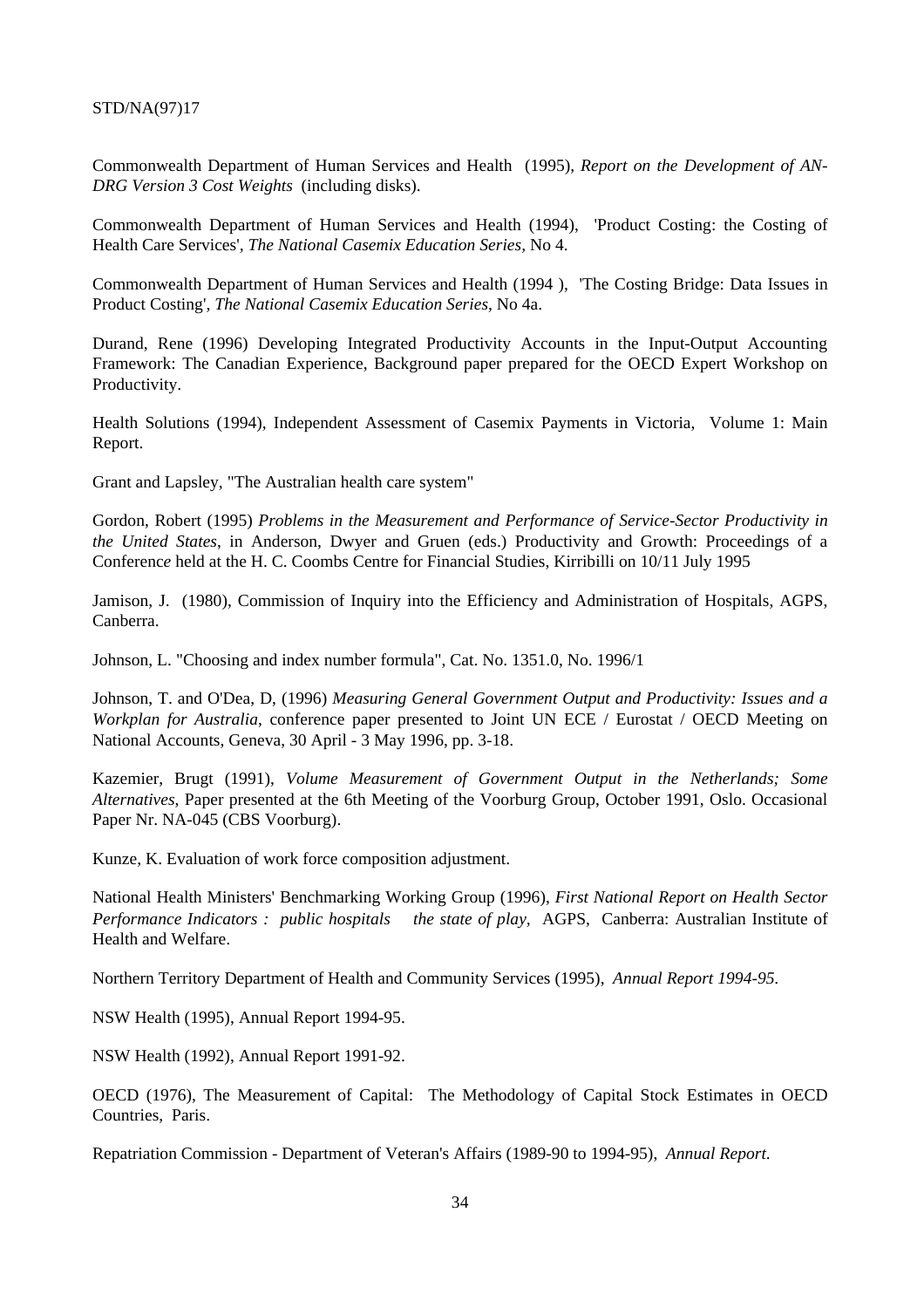South Australian Health Commission (1994), *Annual Report 1993-94.*

Statistics Canada (1996), *Aggregate Productivity Measures 1994*, Cat. No. 15-204-XPE.

Steering Committee on National Performance Monitoring of Government Trading Enterprises (1992), *Measuring the Total Factor Productivity of Government Trading Enterprises.* Belconnen.

Van Ark, B (1996), *Issues in Measurement and International Comparison of Productivity - an Overview*, Research Memorandum GD\_28, Gronigen Growth and Development Centre, University of Gronigen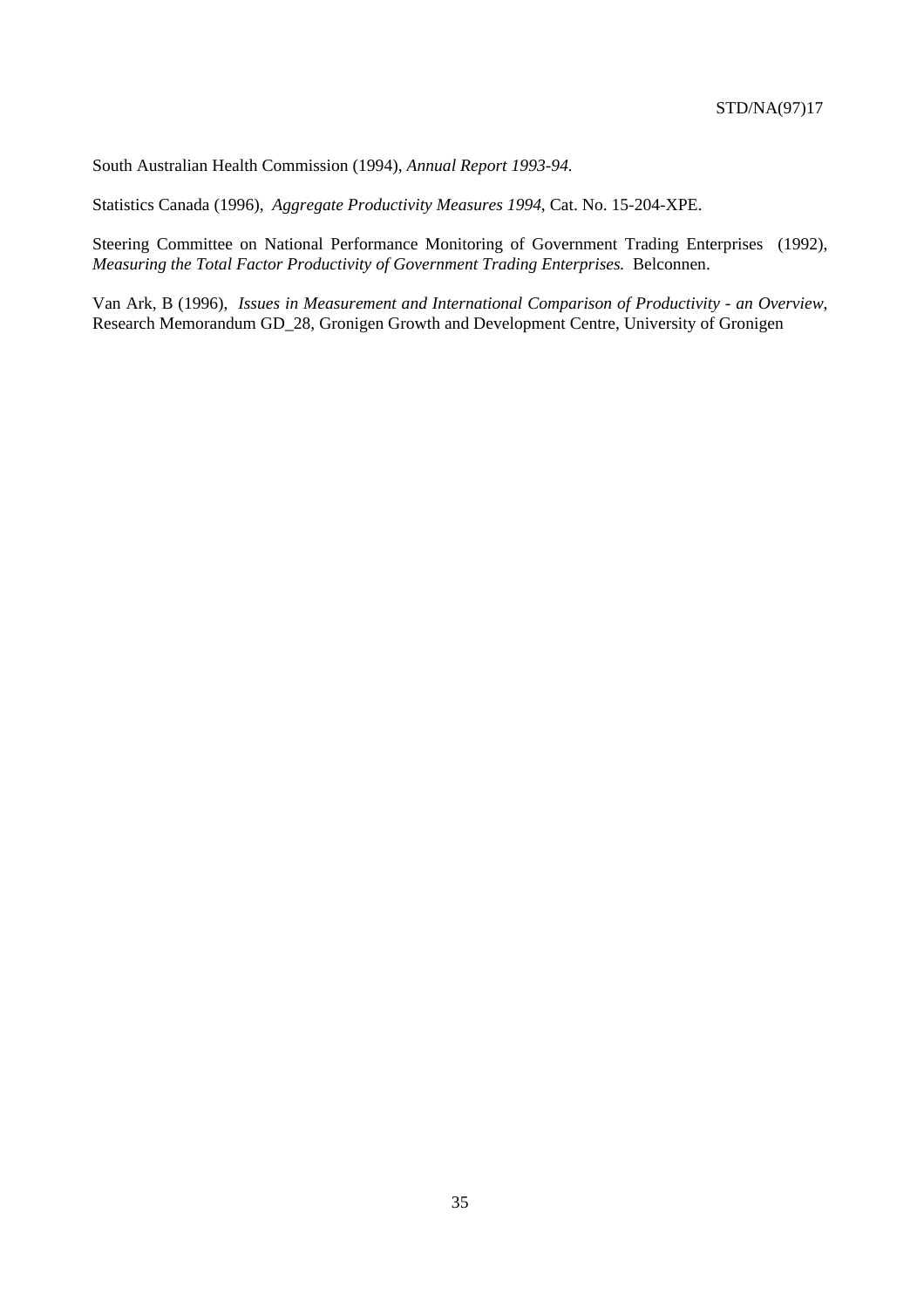# **ABBREVIATIONS**

| ABS              | <b>Australian Bureau of Statistics</b>                         |
|------------------|----------------------------------------------------------------|
| <b>AIHW</b>      | Australian Institute of Health and Welfare                     |
| ANA              | <b>Australian National Accounts</b>                            |
| <b>ANZSIC</b>    | <b>Australian New Zealand Standard Industry Classification</b> |
| <b>APMI</b><br>€ | Price Index of) Articles Produced by Manufacturing Industry    |
| <b>ASCO</b>      | Australian Standard Classification of Occupation               |
| <b>ASIC</b>      | <b>Australian Standard Industrial Classification</b>           |
| <b>BEA</b>       | (United States) Bureau of Economic Analysis                    |
| <b>BLS</b>       | (United States) Bureau of Labour Studies                       |
| COAG             | <b>Council of Australian Governments</b>                       |
| <b>DHFS</b>      | Department of Health and Family Services                       |
| <b>EEH</b>       | Survey of Employee Earnings and Hours                          |
| <b>FTE</b>       | Full Time Equivalent (hours worked)                            |
| <b>HUCS</b>      | Hospital Utilisation and Costs Survey (AIHW)                   |
| <b>GFCE</b>      | <b>Gross Fixed Capital Expenditure</b>                         |
| <b>IPD</b>       | <b>Implicit Price Deflator</b>                                 |
| <b>MUMI</b>      | (Price Index of) Materials Used by Manufacturing Industry      |
|                  | NHMBWG National Health Ministers' Benchmarking Working Group   |
| <b>NHIM</b>      | National Health Information Model                              |
| <b>NHDD</b>      | National Health Data Dictionary (AIHW)                         |
| PAF              | <b>Public Authority Finance</b>                                |
| <b>PIM</b>       | Perpetual Inventory Model                                      |
| <b>SNA</b>       | United Nations System of National Accounts                     |
| <b>SMO</b>       | <b>Salaried Medical Officer</b>                                |
| TFP              | <b>Total Factor Productivity</b>                               |